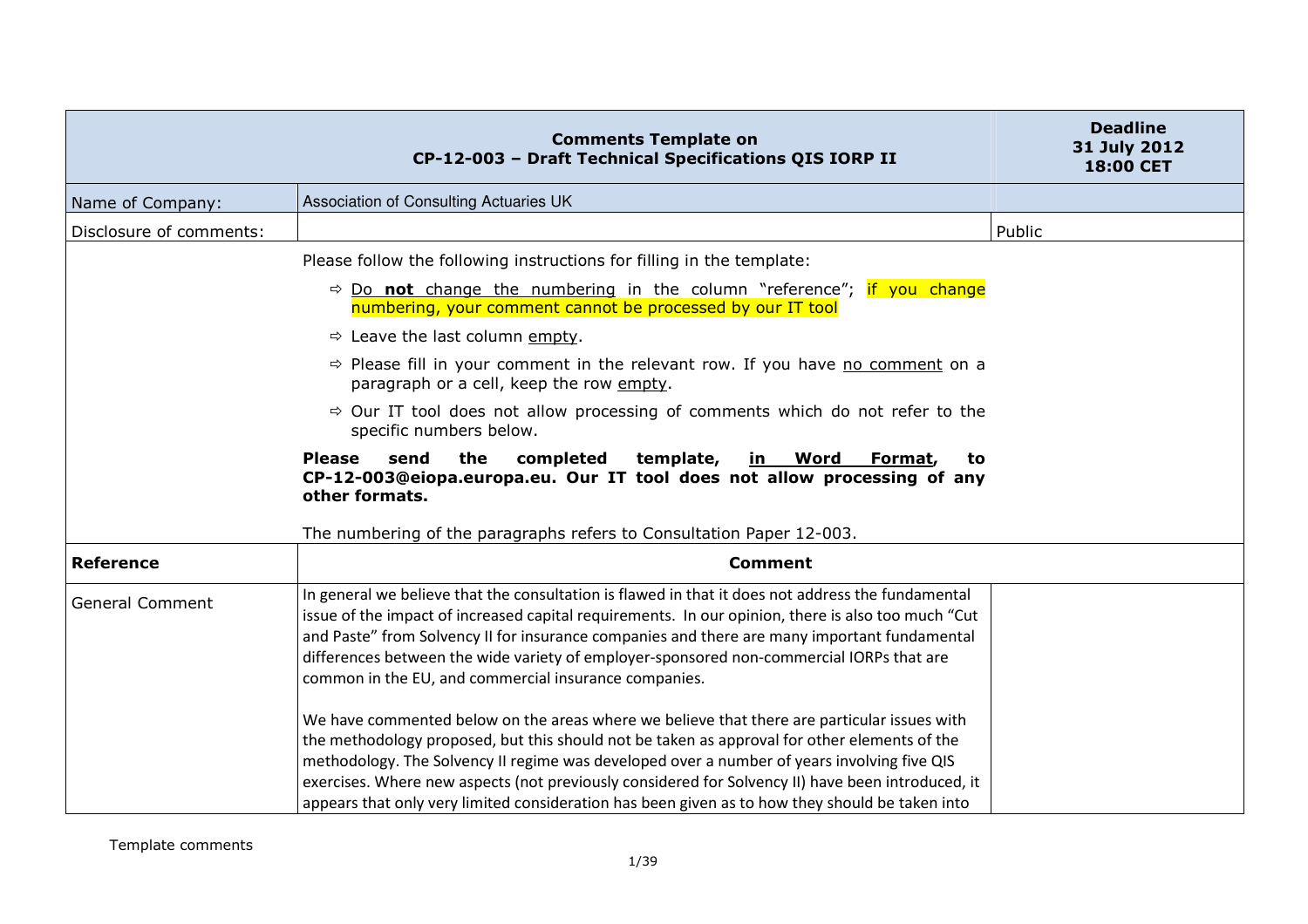|                  | <b>Comments Template on</b><br>CP-12-003 - Draft Technical Specifications QIS IORP II                                                                                                                                                                                                                                                                                                                                                                                                                                                                                                                                                                                                                                                                    | <b>Deadline</b><br>31 July 2012<br>18:00 CET |
|------------------|----------------------------------------------------------------------------------------------------------------------------------------------------------------------------------------------------------------------------------------------------------------------------------------------------------------------------------------------------------------------------------------------------------------------------------------------------------------------------------------------------------------------------------------------------------------------------------------------------------------------------------------------------------------------------------------------------------------------------------------------------------|----------------------------------------------|
|                  | account                                                                                                                                                                                                                                                                                                                                                                                                                                                                                                                                                                                                                                                                                                                                                  |                                              |
|                  | We are also concerned about the extremely limited timescale given for this consultation, given its<br>importance, and we would expect that there may well be unintended consequences for non-<br>standard cases in the application of the current formulae and approach. We would urge a greater<br>time be taken in the consideration of the structure of the QIS and in the performance of the QIS<br>itself. We believe that, as in the case of Solvency II for insurers, there needs to be an iterative QIS<br>process and that the legislative timetable should reflect the need for the time to complete this<br>iterative process.                                                                                                                |                                              |
|                  | Finally we note the absence of the word "actuary" in the document and the lack of recognition or<br>scope for the exercise of expert judgement, controlled within a professional framework. Without<br>the ability to use expert judgement from professionals specifically trained to undertake these<br>tasks and subject to professional restrictions, the proposals must attempt to prescribe all possible<br>elements and eventualities. This results in a disproportionate attempt to apply rules meant for the<br>few thousand insurance companies in Europe to the much larger number of diverse IORPs,<br>ranging from the largest defined benefit schemes with hundreds of thousands of members, to<br>small schemes with a handful of members. |                                              |
| Q1.              | No - we believe that the QIS is fundamentally flawed in not making an assessment of the capital<br>requirements (asking for advice on individual building blocks of a structure without dealing with<br>what the building itself would look like). The proposed calculations are far too complex for any<br>but the largest IORPs to perform efficiently.                                                                                                                                                                                                                                                                                                                                                                                                |                                              |
| $Q2$ .           | We do not believe that the value of sponsor support proposed is fit for purpose since, amongst<br>other things, it will be unable to reflect the reality of the value of a sponsor's support within a<br>fast-moving economic environment (note our reference to Lehman Bros, within the last<br>consultation, where the value of sponsor support changed overnight when assets were<br>transferred to the US from the UK).                                                                                                                                                                                                                                                                                                                              |                                              |
| Q <sub>3</sub> . | The intent of the draft QIS in relation to the calculation of technical provisions is generally clear.                                                                                                                                                                                                                                                                                                                                                                                                                                                                                                                                                                                                                                                   |                                              |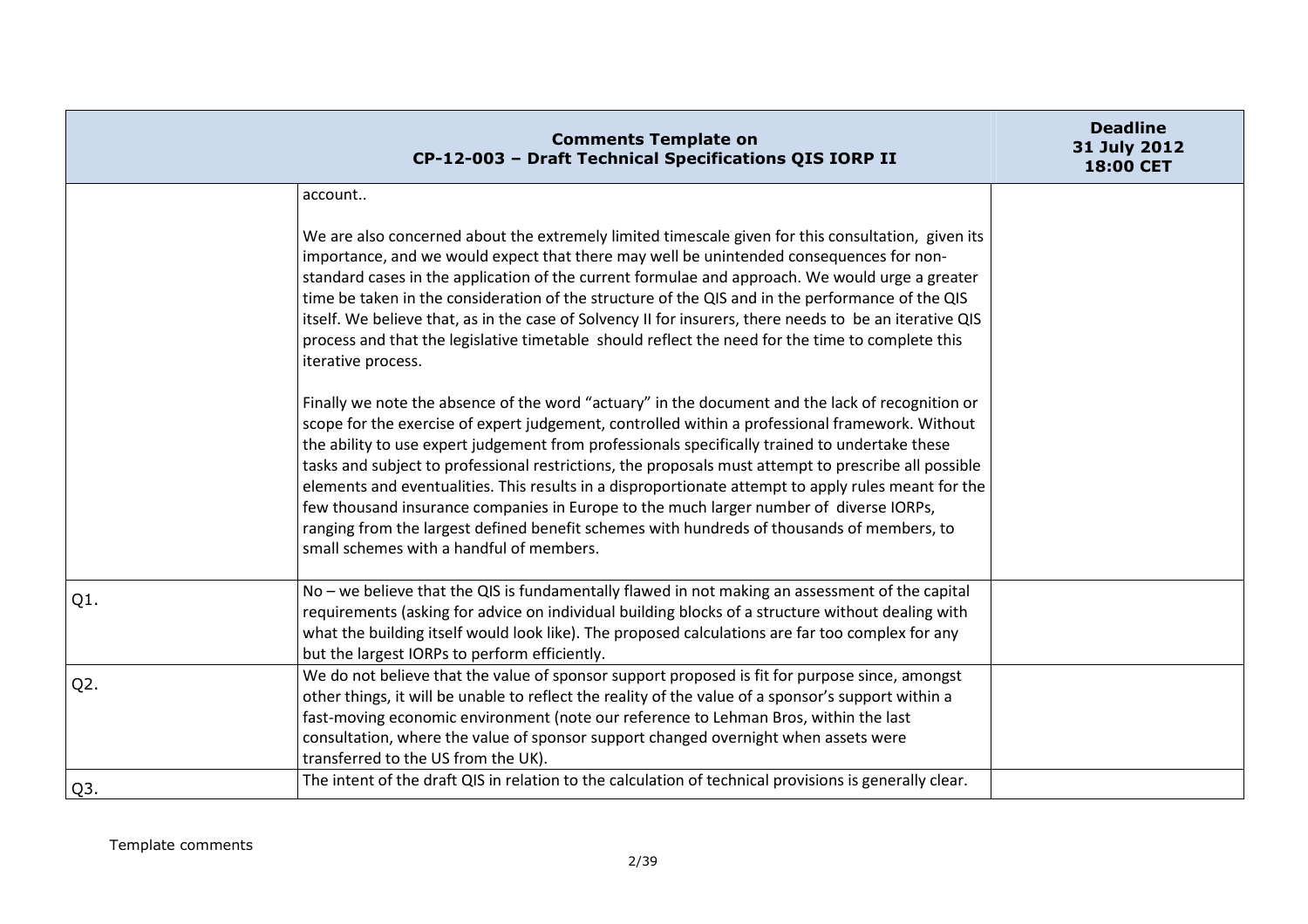|     | <b>Comments Template on</b><br>CP-12-003 - Draft Technical Specifications QIS IORP II                                                                                                                                                                                                                                                                                                                                                                                                                                                                                                                                                                                                                                                                                                                                                                                                                                                                                                     | <b>Deadline</b><br>31 July 2012<br>18:00 CET |
|-----|-------------------------------------------------------------------------------------------------------------------------------------------------------------------------------------------------------------------------------------------------------------------------------------------------------------------------------------------------------------------------------------------------------------------------------------------------------------------------------------------------------------------------------------------------------------------------------------------------------------------------------------------------------------------------------------------------------------------------------------------------------------------------------------------------------------------------------------------------------------------------------------------------------------------------------------------------------------------------------------------|----------------------------------------------|
| Q4. | We are concerned that since regulators will need to work on aggregate or average data in general<br>in completing the QIS (with significant assumptions), the overall results will hide a wide variety of<br>individual outcomes. It is not sufficient for the results of a QIS to state that overall technical<br>provisions in the UK would increase by X% overall and SCR's would be Y% of assets on the HBS, if<br>that hides (as we expect it will do) very large variability in individual IORP results which would<br>have very significant economic impacts for a significant proportion of IORPs.                                                                                                                                                                                                                                                                                                                                                                                |                                              |
| Q5. | As stated above, whilst it may be possible to calculate the building blocks of the HBS, without<br>details of the architectural plan in which these building blocks are to be used, there is little point<br>in the process.                                                                                                                                                                                                                                                                                                                                                                                                                                                                                                                                                                                                                                                                                                                                                              |                                              |
| Q6. | We cannot comment on whether the simplifications are a reasonable approximation of the<br>position overall if IORPs were required to carry out these calculations accurately themselves - we<br>have already noted the potentially significant divergence at individual IORP level. While they may<br>allow initial figues to be prepared, unless it were EIOPA / the Commission's intention to retain<br>these simplifications as an option in the final version, the ultimate effect could be rather different,<br>even at an aggregate level than indicated by the QIS.<br>The completely arbitrary "8%" option for an approach to the Risk Margin shows the total<br>illogicality of transposing insurance rules to an IORP structure.                                                                                                                                                                                                                                                |                                              |
| Q7. | Yes, this is common practice in most countries.<br>We assume that EIOPA / the Commission does not intend to prescribe the mortality table and<br>future trend rate to be used in each country - this would not make sense as the membership of<br>IORPs, and thus the mortality experienced by the membership, can vary significantly within a<br>country (as an example, the difference in average life expectancy from one part of London to<br>another can be as much as seven years). IORPs should be given flexibility to adopt the mortality<br>assumption that is most appropriate to their membership. This may not always involve using the<br>most recently published table if an earlier table (potentially adjusted), or a scheme-specific<br>experience-based table for larger IORPs, is considered to reflect better the scheme's (expected)<br>experience. Professional expert judgement from will be required in arriving at the appropriate<br>assumption for each IORP. |                                              |
| Q8. | Yes.                                                                                                                                                                                                                                                                                                                                                                                                                                                                                                                                                                                                                                                                                                                                                                                                                                                                                                                                                                                      |                                              |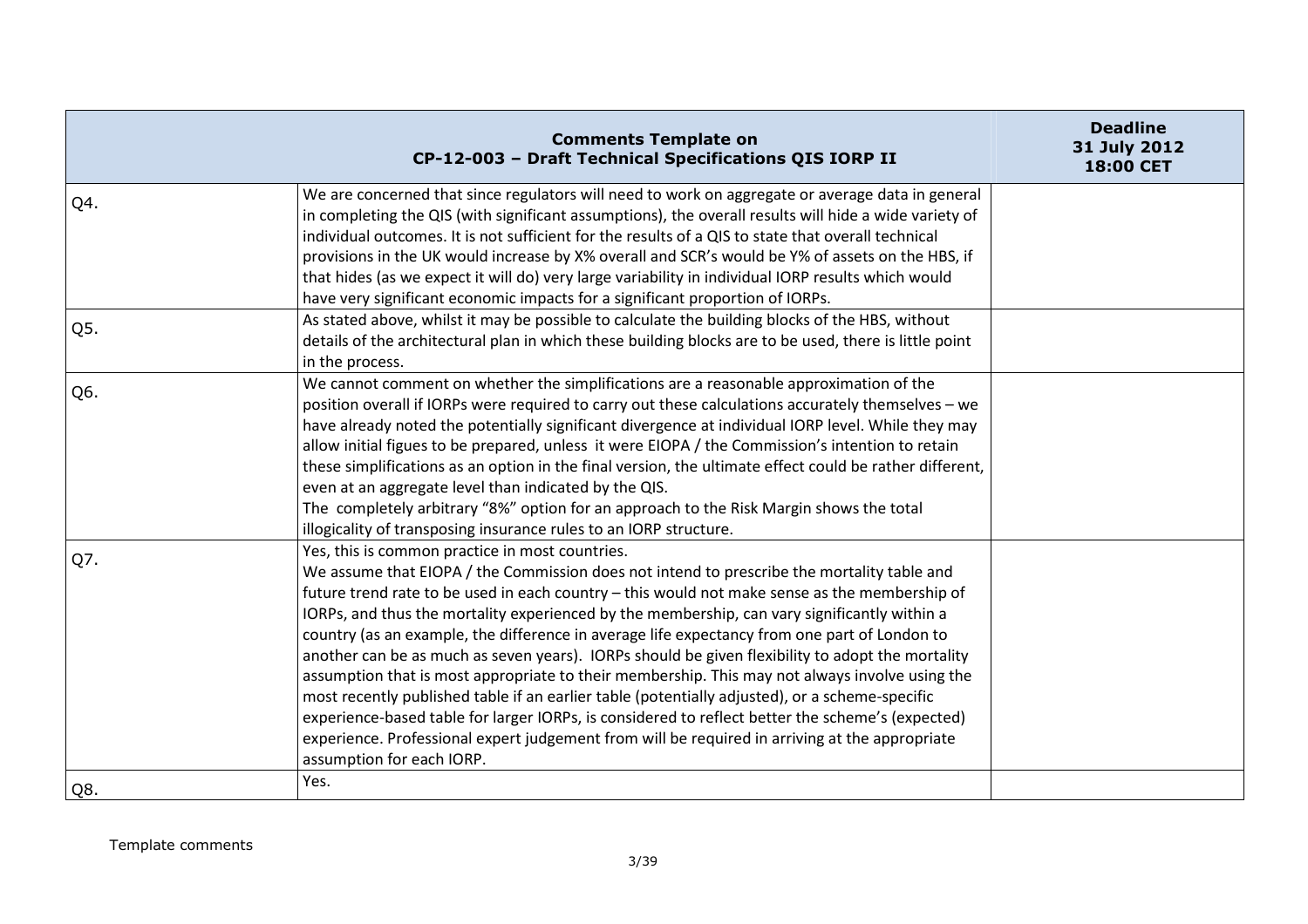|      | <b>Comments Template on</b><br>CP-12-003 - Draft Technical Specifications QIS IORP II                                                                                                                                                                                                                                                                                                                                                                                                                                                                                                                                                                                                                                                                                                                                                                                                                                                                                | <b>Deadline</b><br>31 July 2012<br>18:00 CET |
|------|----------------------------------------------------------------------------------------------------------------------------------------------------------------------------------------------------------------------------------------------------------------------------------------------------------------------------------------------------------------------------------------------------------------------------------------------------------------------------------------------------------------------------------------------------------------------------------------------------------------------------------------------------------------------------------------------------------------------------------------------------------------------------------------------------------------------------------------------------------------------------------------------------------------------------------------------------------------------|----------------------------------------------|
| Q9.  |                                                                                                                                                                                                                                                                                                                                                                                                                                                                                                                                                                                                                                                                                                                                                                                                                                                                                                                                                                      |                                              |
| Q10. | It is unclear how the sponsor support will be valued for multi-employer schemes.                                                                                                                                                                                                                                                                                                                                                                                                                                                                                                                                                                                                                                                                                                                                                                                                                                                                                     |                                              |
| Q11. | The percentages used in the valuation of sponsor support for recovery rate appear arbitrary and<br>without any basis in logic or reality.<br>We would also note that fixing default probabilities for all future scenarios (while making the<br>calculation simpler for the purpose of the QIS) does not fit with a suggested stochastic valuation<br>approach, and changes in economic scenarios can lead to rapid changes in a sponsor's credit<br>rating and associated default probability. Also some sponsors may be rated by several agencies -<br>if these ratings differ on the valuation date, which will be used?                                                                                                                                                                                                                                                                                                                                          |                                              |
| Q12. | No, any parameters are likely to be inappropriate (as there are some things in life which are not<br>capable of accurate estimation, being based on individuals' actions) and the methodology is thus<br>fundamentally flawed.<br>In particular, it is unlikely that IORPs would be able to predict the long term future profits of their<br>sponsor(s). Sponsors themselves will likely focus only on the next 3-5 years in their projections,<br>not the next 50 years over which the pension liabilities could be run off. What assumptions would<br>IORPs make for projecting sponsor support over the lifetime of the IORP when that information<br>will not be available to them? It would be inappropriate to ignore that future support.                                                                                                                                                                                                                     |                                              |
| Q13. | We question whether many IORPs will in reality be able to take advantage of the "matching<br>premium" given the current wording/restrictions.                                                                                                                                                                                                                                                                                                                                                                                                                                                                                                                                                                                                                                                                                                                                                                                                                        |                                              |
| Q14. | For UK IORPs we suggest using equivalent UK bond data (rather than using Eurozone bond data<br>and adjusting for exchange rates) where the IORPs invest in UK or GBP denominated bonds.<br>Average risk premium of 3% for all non-fixed income assets seems arbitrary and will not reflect<br>the actual investment strategies of the IORPs. The approach also does not appear to allow for de-<br>risking strategies that some schemes have adopted, for example through the use of interest rate,<br>inflation and / or longevity swaps, and designed to reduce the level of mis-match between the<br>assets and the liabilities and thus the risk exposure of the plan.<br>In relation to the risk premium, as regards equities, we note the Credit Suisse Global Investment<br>Returns Sourcebook shows that over the period 1900-2011 the average world equity risk<br>premium was 4.4%. Further, in research carried out by the Research Foundation of the CFA |                                              |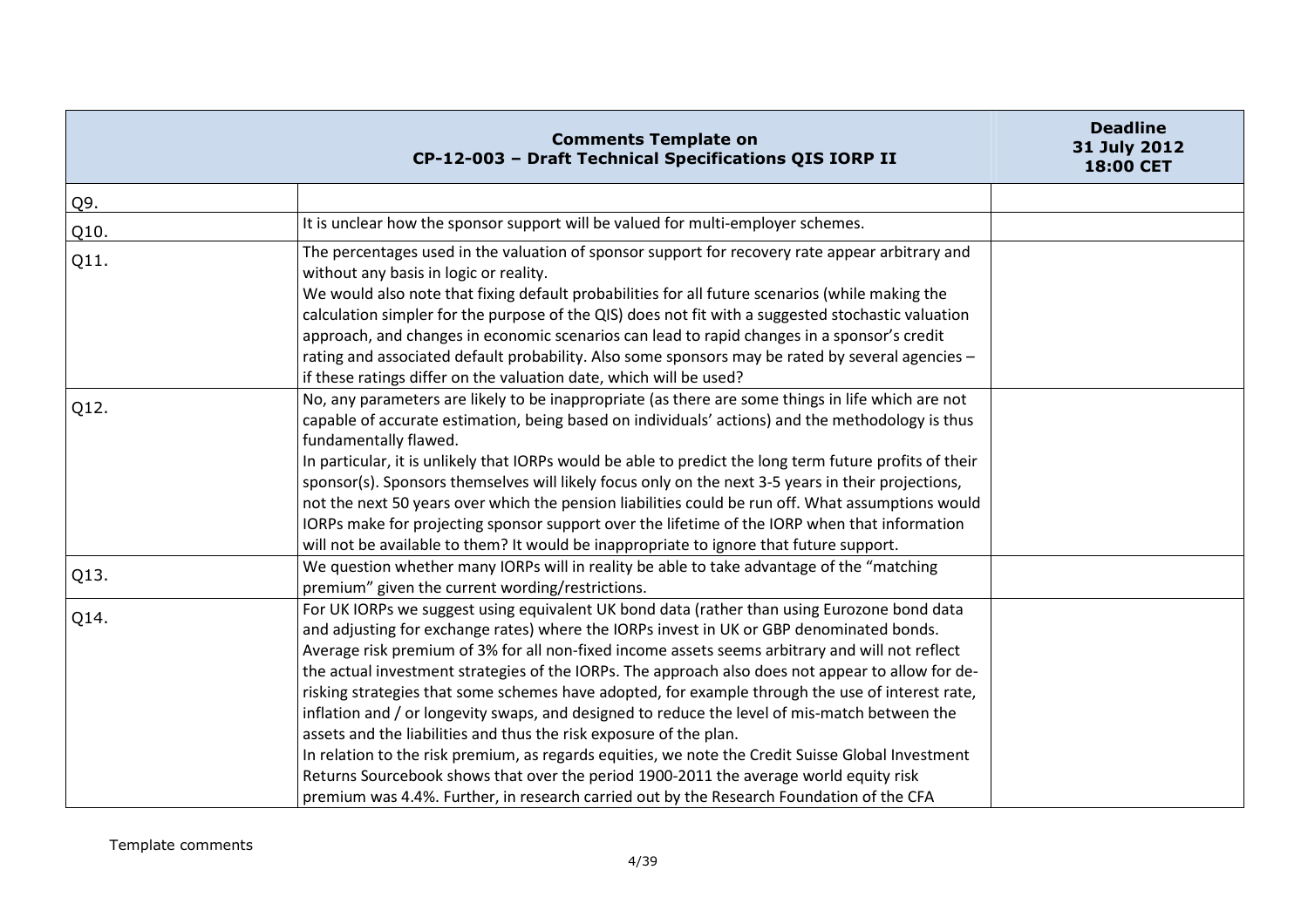|      | <b>Comments Template on</b><br>CP-12-003 - Draft Technical Specifications QIS IORP II                                                                                                                                                                                                                                                                                                                                                                                                                                                                                                                                                                                                                                                                                                                                                                                                                                                                                                                                                                                                                                                                                                                                                                                                                                                                                                                                                                                                                                                                                                                                             | <b>Deadline</b><br>31 July 2012<br>18:00 CET |
|------|-----------------------------------------------------------------------------------------------------------------------------------------------------------------------------------------------------------------------------------------------------------------------------------------------------------------------------------------------------------------------------------------------------------------------------------------------------------------------------------------------------------------------------------------------------------------------------------------------------------------------------------------------------------------------------------------------------------------------------------------------------------------------------------------------------------------------------------------------------------------------------------------------------------------------------------------------------------------------------------------------------------------------------------------------------------------------------------------------------------------------------------------------------------------------------------------------------------------------------------------------------------------------------------------------------------------------------------------------------------------------------------------------------------------------------------------------------------------------------------------------------------------------------------------------------------------------------------------------------------------------------------|----------------------------------------------|
|      | Institute, in December 2011, estimates of the equity risk premium is around the 4% mark.                                                                                                                                                                                                                                                                                                                                                                                                                                                                                                                                                                                                                                                                                                                                                                                                                                                                                                                                                                                                                                                                                                                                                                                                                                                                                                                                                                                                                                                                                                                                          |                                              |
| Q15. | Again the use of fixed 2% and 3% assumptions appears entirely inappropriate.<br>In particular, UK IORPs use two different inflation rates (CPI and RPI), calculated using different<br>methods and components, that would need to be reflected. A single assumption of 2% pa does<br>not meet this need. Separate inflation assumptions need to be set for the UK if a simplified<br>approach is being adopted for the QIS.<br>Similarly, as regards salary growth assumptions IORPs should be able, with expert advice, to<br>select a more appropriate salary growth assumption for the actual membership of the IORP, as it<br>is an assumption that will vary by plan and the nature of its membership (whether open for a<br>cross-section of the workforce or a select subgroup, e.g. a plan for executives).<br>IORPs should base their estimates of these critical assumptions on the underlying purpose of the<br>valuation, using assumptions implied within the current market or long-term expectations as<br>appropriate. You have asked for an explanation - it is simply that the expert, professional,<br>regulated, judgement of an appropriately experienced and qualified individual or firm of advisors<br>is far more likely to reflect the economic conditions faced by an IORP and the risks entailed, than<br>the slavish following of a formulaic approach.<br>Finally, there needs to be greater clarity as regards how salary increases should be considered<br>within the calculation of Technical Provisions (i.e. to what extent is their impact to be considered<br>conditional or discretionary). |                                              |
| Q16. | We do not believe that the description of the QIS is clear and understandable for most IORPs. The<br>description of the SCR appears to have been largely copied from Solvency II and QIS5 for<br>insurance companies; insufficient effort has been made to tailor the QIS to pension scheme<br>particulars.                                                                                                                                                                                                                                                                                                                                                                                                                                                                                                                                                                                                                                                                                                                                                                                                                                                                                                                                                                                                                                                                                                                                                                                                                                                                                                                       |                                              |
|      | The QIS contains significant amounts of insurance jargon (e.g. 'policyholder' instead of 'member',<br>lapse rates etc) and concepts which are typically not appropriate for pension schemes (e.g. loss<br>arising to an IORP from deterioration of the public image of the IORP).                                                                                                                                                                                                                                                                                                                                                                                                                                                                                                                                                                                                                                                                                                                                                                                                                                                                                                                                                                                                                                                                                                                                                                                                                                                                                                                                                 |                                              |
|      | As many IORPs in the UK are very small, we believe that the individual SCR calculations would be<br>disproportionately expensive for them and that the only economicaly efficient approach would be                                                                                                                                                                                                                                                                                                                                                                                                                                                                                                                                                                                                                                                                                                                                                                                                                                                                                                                                                                                                                                                                                                                                                                                                                                                                                                                                                                                                                               |                                              |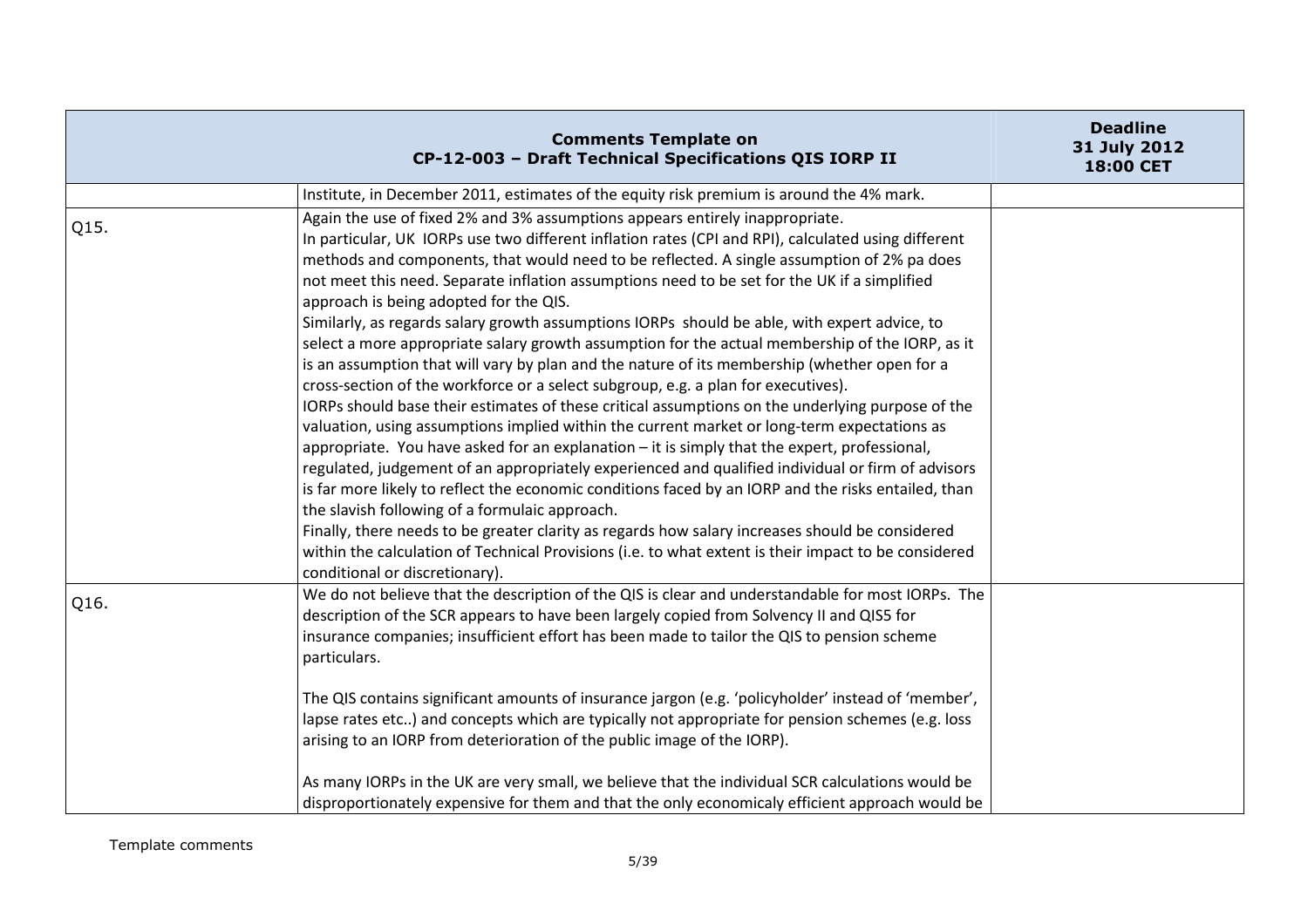|      | <b>Comments Template on</b><br>CP-12-003 - Draft Technical Specifications QIS IORP II                                                                                                                                                                                                                                                                                                                                                                                          | <b>Deadline</b><br>31 July 2012<br>18:00 CET |
|------|--------------------------------------------------------------------------------------------------------------------------------------------------------------------------------------------------------------------------------------------------------------------------------------------------------------------------------------------------------------------------------------------------------------------------------------------------------------------------------|----------------------------------------------|
|      | to allow for professional judgement within a broad framework.                                                                                                                                                                                                                                                                                                                                                                                                                  |                                              |
|      | Note also that further clarity on the treatment of "future management options" is required.<br>Finally, it is not clear how the sponsor default risk will be calculated for multi-employer schemes.                                                                                                                                                                                                                                                                            |                                              |
| Q17. | It is worth noting that one of the biggest risks that IORPs have experienced in practice in recent<br>years is Regulatory risk. This risk can take a number of forms, for instance:                                                                                                                                                                                                                                                                                            |                                              |
|      | Changes to the social and labour laws applying to IORPs (e.g. in relation to vesting or<br>revaluation/indexation of pensions - note that the attempt to include the indexation risk<br>in SCR 7.70 and following is inadequate)<br>Changes to regulations which substantively increase the regulatory burden of expenses<br>and compliance (eg Solvency II!)<br>Changes to taxation (which may alter member behaviour and take-up of options such as<br>cashing out pensions) |                                              |
|      | Nothing in the QIS addresses these risks and given they are not capable of being modelled, this<br>thus undermines the validity of the whole process.                                                                                                                                                                                                                                                                                                                          |                                              |
|      | A further gaping hole in the risk assessment is the impact of an EU state default on their debt and<br>the equality of treatment of default risk for all EU states. Once again this means that the<br>calculatons proposed are not "fit for purpose".                                                                                                                                                                                                                          |                                              |
|      | As regards risks that could be excluded there are a number of calculations that appear to be<br>either spuriously accurate or inadequate in their definition - these would include, in our opinion,<br>the revision and catastrophe risk. In the UK, mortality risk is unlikely to require modeling, given<br>the structure of UK IORP liabilities.                                                                                                                            |                                              |
|      | Also on the SCR, we believe that IORPs should be able to reduce the SCR for the natural hedging<br>benefit between risks that the sponsor is exposed to and IORPs' risks (which is not covered in the<br>sponsor support module). For example, the QIS mentions that the "netting effect provided by the                                                                                                                                                                       |                                              |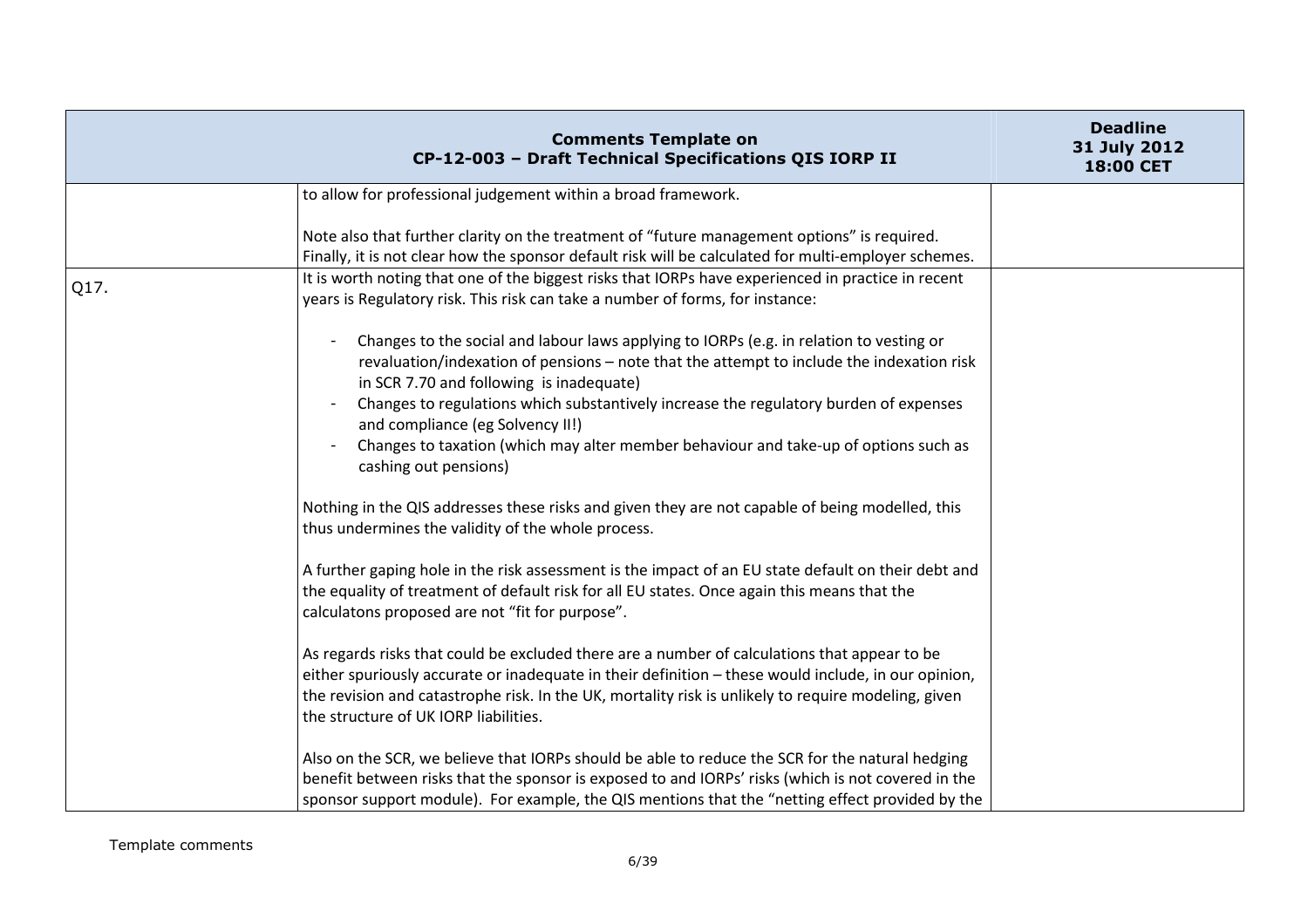|      | <b>Comments Template on</b><br>CP-12-003 - Draft Technical Specifications QIS IORP II                                                                                                                                                                                                                                                                                                                                                                                                                                                                                                                                                                                                                                                                                     | <b>Deadline</b><br>31 July 2012<br>18:00 CET |
|------|---------------------------------------------------------------------------------------------------------------------------------------------------------------------------------------------------------------------------------------------------------------------------------------------------------------------------------------------------------------------------------------------------------------------------------------------------------------------------------------------------------------------------------------------------------------------------------------------------------------------------------------------------------------------------------------------------------------------------------------------------------------------------|----------------------------------------------|
|      | natural hedge" between mortality and longevity risks within the IORP can be allowed for.<br>However it may be the case that a sponsor's profits are exposed to mortality risk (e.g. running a<br>nursing home which is linked to the longevity of the patients) and there is a natural hedge<br>between the income of the underlying sponsor and the longevity risk in the IORP. Insurance<br>companies can reduce one product's SCR to take into account risk exposure from other lines of<br>business so it would make sense for this to be an option for IORPs as well.<br>With regard to the MCR, it is not clear what this will be used for and therefore we are not able to<br>comment on whether the minimum (25% of SCR) or maximum (45% of SCR) are appropriate. |                                              |
| Q18. | The description of the way the loss-absorbing capacity of adjustment mechanisms and security<br>mechanisms is not entirely clear; more detail on how the nBSCR(TP) and the nBSCR(SM) are<br>calculated would be helpful. Further the calculations seem overly complex for the purpose of the<br>QIS and, in any case, are difficult to follow.<br>We do not believe that estimating the nBSCR(TP) and the nBSCR(SM) separately would necessarily<br>be a simplification; moreover it seems that if this was adopted as the actual calculation method<br>this could double IORPs' workloads. It is also not clear how interdependent effects should be<br>treated.                                                                                                         |                                              |
| Q19. | As per our response to Q17, we do not believe it is possible to accurately measure unknown<br>future legal/regulatory risks, in either DB or DC schemes, and this invalidates the calculation.                                                                                                                                                                                                                                                                                                                                                                                                                                                                                                                                                                            |                                              |
| Q20. | We believe that certain risks that will be obvious to a professional expert advisor would not be<br>material or appropriate (eg mortality risk for a typical UK DB scheme). Rather than slavishly<br>following a formulaic approach, if, in the final regulations, there was scope for the exercise of<br>expert professional judgement on the selection of the risks to be modeled, this would be a helpful<br>simplification.                                                                                                                                                                                                                                                                                                                                           |                                              |
| Q21. | The principle that the default of the sponsor should be treated in the same manner as the default<br>described for all other counter parties seems sensible. However, many sponsors will not have a                                                                                                                                                                                                                                                                                                                                                                                                                                                                                                                                                                       |                                              |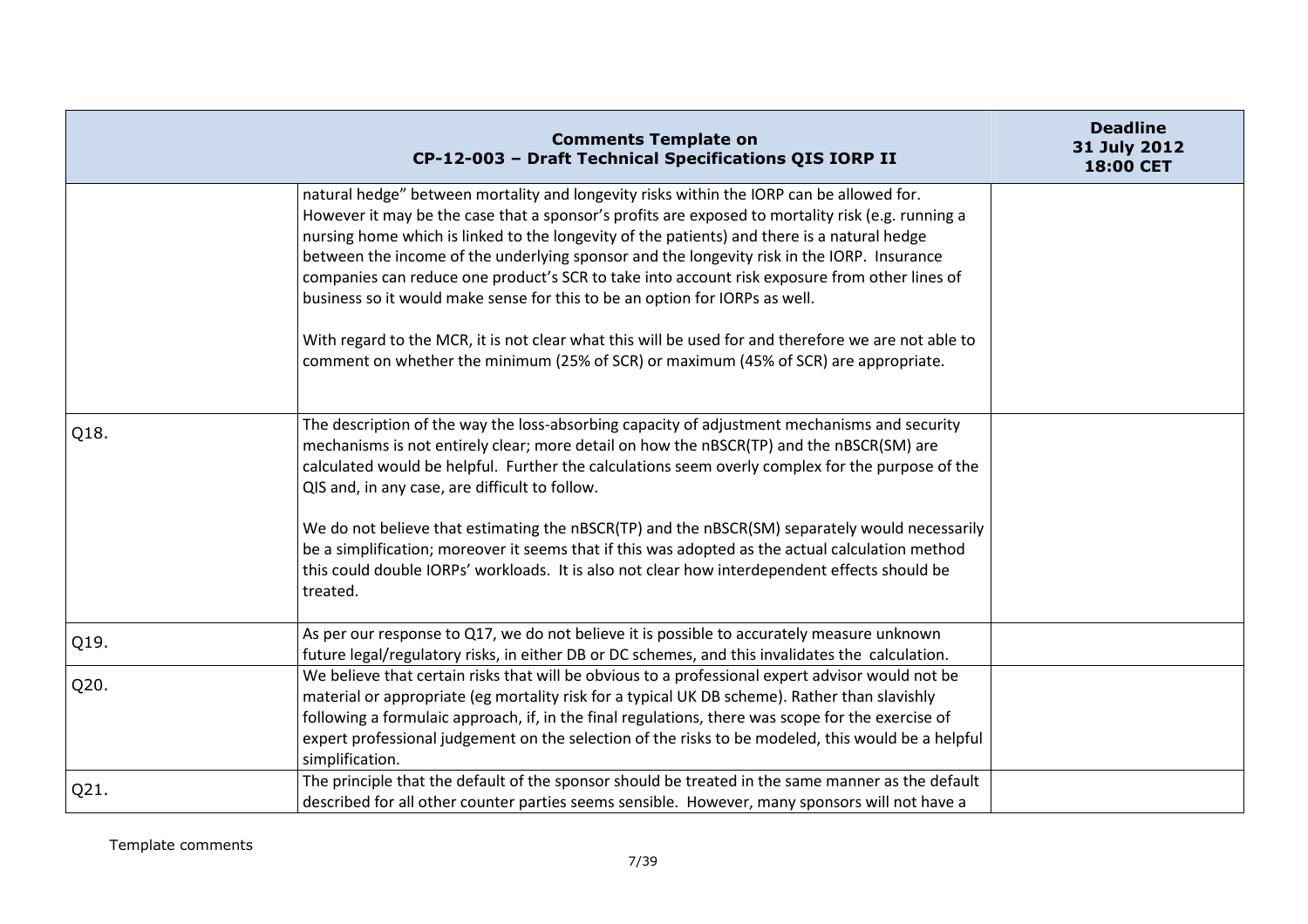|      | <b>Comments Template on</b><br>CP-12-003 - Draft Technical Specifications QIS IORP II                                                                                                                                                                                                                                                                                                                                                                                                                                                                                                                                                                                                                                                                                                                               | <b>Deadline</b><br>31 July 2012<br><b>18:00 CET</b> |
|------|---------------------------------------------------------------------------------------------------------------------------------------------------------------------------------------------------------------------------------------------------------------------------------------------------------------------------------------------------------------------------------------------------------------------------------------------------------------------------------------------------------------------------------------------------------------------------------------------------------------------------------------------------------------------------------------------------------------------------------------------------------------------------------------------------------------------|-----------------------------------------------------|
|      | credit rating nor will they be insurance-related businesses. In these circumstances it does not<br>seem appropriate to assume a standard 4.175% probability of default in all cases as they will vary<br>greatly (e.g. charities, public body sponsors etc).                                                                                                                                                                                                                                                                                                                                                                                                                                                                                                                                                        |                                                     |
|      | In the UK, failure scores to all sponsors of defined benefit occupational pension schemes are used<br>for the purposes of calculating the levy to be paid to the Pension Protection Fund. These failure<br>scores may provide a more useful probability of default, for all UK sponsors, for the purposes of<br>the QIS.                                                                                                                                                                                                                                                                                                                                                                                                                                                                                            |                                                     |
| Q22. | This calculation looks overly complicated, the text appears to have been drafted for insurance<br>companies and does not take into account pension schemes' specific features. It is therefore<br>difficult to follow and inappropriate in places. For example, the description of:                                                                                                                                                                                                                                                                                                                                                                                                                                                                                                                                 |                                                     |
|      | "the surrender of 40% of all pension contracts"                                                                                                                                                                                                                                                                                                                                                                                                                                                                                                                                                                                                                                                                                                                                                                     |                                                     |
|      | as a "mass lapse event" does not make sense in the context of many IORPs.                                                                                                                                                                                                                                                                                                                                                                                                                                                                                                                                                                                                                                                                                                                                           |                                                     |
|      | In a number of countries, benefit options for members include age at which to take early or late<br>retirement, whether to transfer liabilities out of the scheme before retirement or whether to<br>commute cash or 'reshape' future pension increases at retirement. These options are priced<br>differently in different schemes (sometimes they are priced on cost neutral terms, sometimes on<br>terms which are less generous to members). They are also funded for differently in different<br>schemes (for some schemes, an explicit assumption is made as to what proportion of members<br>will take up these options in the technical provisions and for some schemes benefit options, which<br>are beneficial for the sponsor, are not taken into account when calculating the technical<br>provisions). |                                                     |
|      | Overall the benefit option risk is likely to be most heavily influenced by regulatory risk (eg a<br>change in the tax treatment of lump sums on retirement). This is incapable of modeling and                                                                                                                                                                                                                                                                                                                                                                                                                                                                                                                                                                                                                      |                                                     |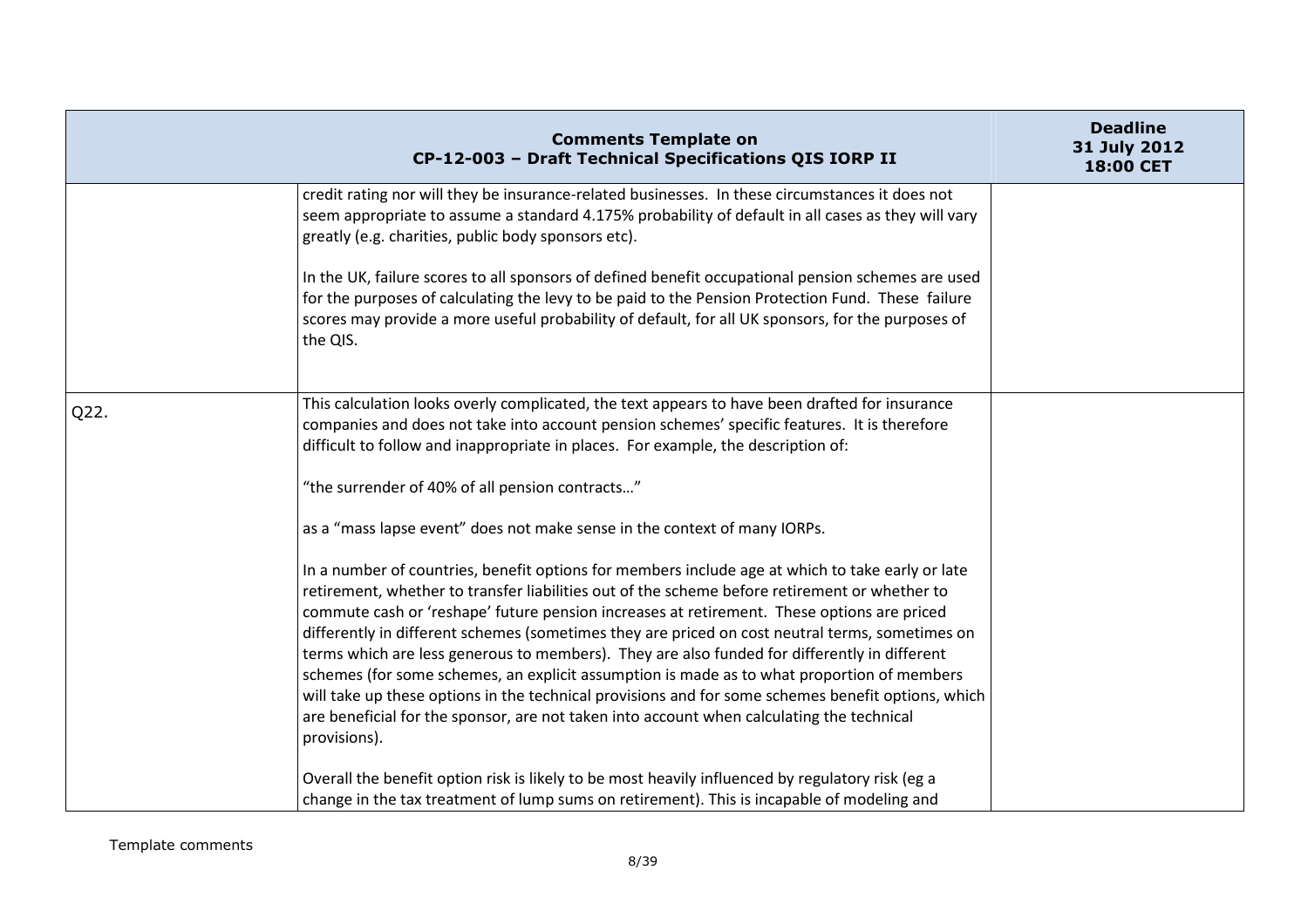|                | <b>Comments Template on</b><br>CP-12-003 - Draft Technical Specifications QIS IORP II | <b>Deadline</b><br>31 July 2012<br>18:00 CET |
|----------------|---------------------------------------------------------------------------------------|----------------------------------------------|
|                | invalidates the detailed treatment of this risk within the QIS.                       |                                              |
| Q23.           |                                                                                       |                                              |
| 1.1.1.         |                                                                                       |                                              |
| $\vert$ I.1.2. |                                                                                       |                                              |
| 1.1.3.         |                                                                                       |                                              |
| I.1.4.         |                                                                                       |                                              |
| I.1.5.         |                                                                                       |                                              |
| I.2.1.         |                                                                                       |                                              |
| I.2.2.         |                                                                                       |                                              |
| I.2.3.         |                                                                                       |                                              |
| I.2.4.         |                                                                                       |                                              |
| I.2.5.         |                                                                                       |                                              |
| I.2.6.         |                                                                                       |                                              |
| 1.3.1.         |                                                                                       |                                              |
| I.3.2.         |                                                                                       |                                              |
| I.4.1.         |                                                                                       |                                              |
| I.4.2.         |                                                                                       |                                              |
| I.4.3.         |                                                                                       |                                              |
| I.4.4.         |                                                                                       |                                              |
| I.4.5.         |                                                                                       |                                              |
| I.4.6.         |                                                                                       |                                              |
| I.4.7.         |                                                                                       |                                              |

Template comments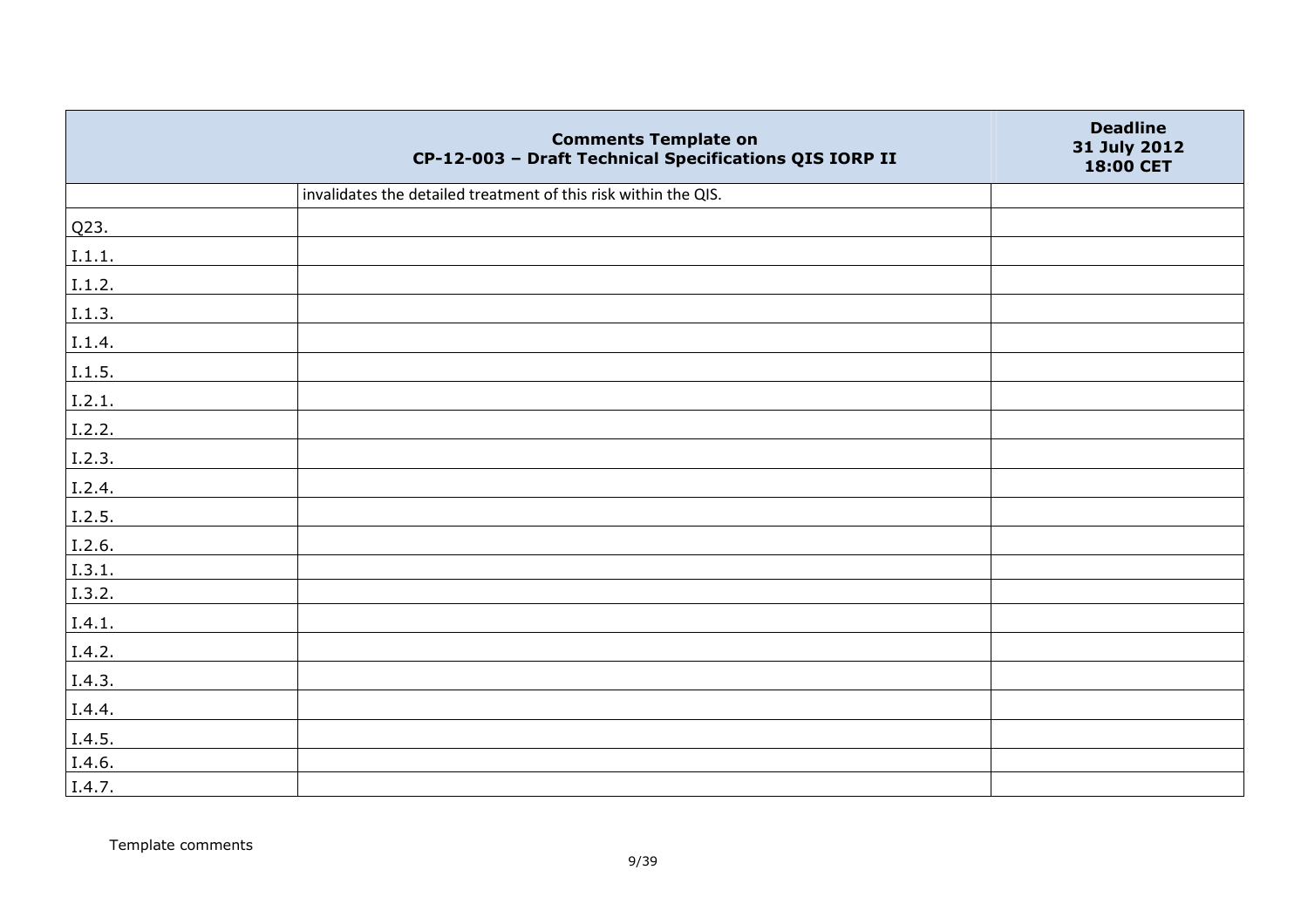|         | <b>Comments Template on</b><br>CP-12-003 - Draft Technical Specifications QIS IORP II | <b>Deadline</b><br>31 July 2012<br>18:00 CET |
|---------|---------------------------------------------------------------------------------------|----------------------------------------------|
| I.4.8.  |                                                                                       |                                              |
| I.4.9.  |                                                                                       |                                              |
| I.4.10. |                                                                                       |                                              |
| I.4.11. |                                                                                       |                                              |
| I.4.12. |                                                                                       |                                              |
| I.4.13. |                                                                                       |                                              |
| I.4.14. |                                                                                       |                                              |
| I.4.15. |                                                                                       |                                              |
| I.4.16. |                                                                                       |                                              |
| I.4.17. |                                                                                       |                                              |
| I.4.18. |                                                                                       |                                              |
| I.4.19. |                                                                                       |                                              |
| I.4.20. |                                                                                       |                                              |
| I.4.21. |                                                                                       |                                              |
| I.4.22. |                                                                                       |                                              |
| I.5.1.  |                                                                                       |                                              |
| I.5.2.  |                                                                                       |                                              |
| I.5.3.  |                                                                                       |                                              |
| I.5.4.  |                                                                                       |                                              |
| I.5.5.  |                                                                                       |                                              |
| I.5.6.  |                                                                                       |                                              |
| I.5.7.  |                                                                                       |                                              |
| I.5.8.  |                                                                                       |                                              |
| I.6.1.  |                                                                                       |                                              |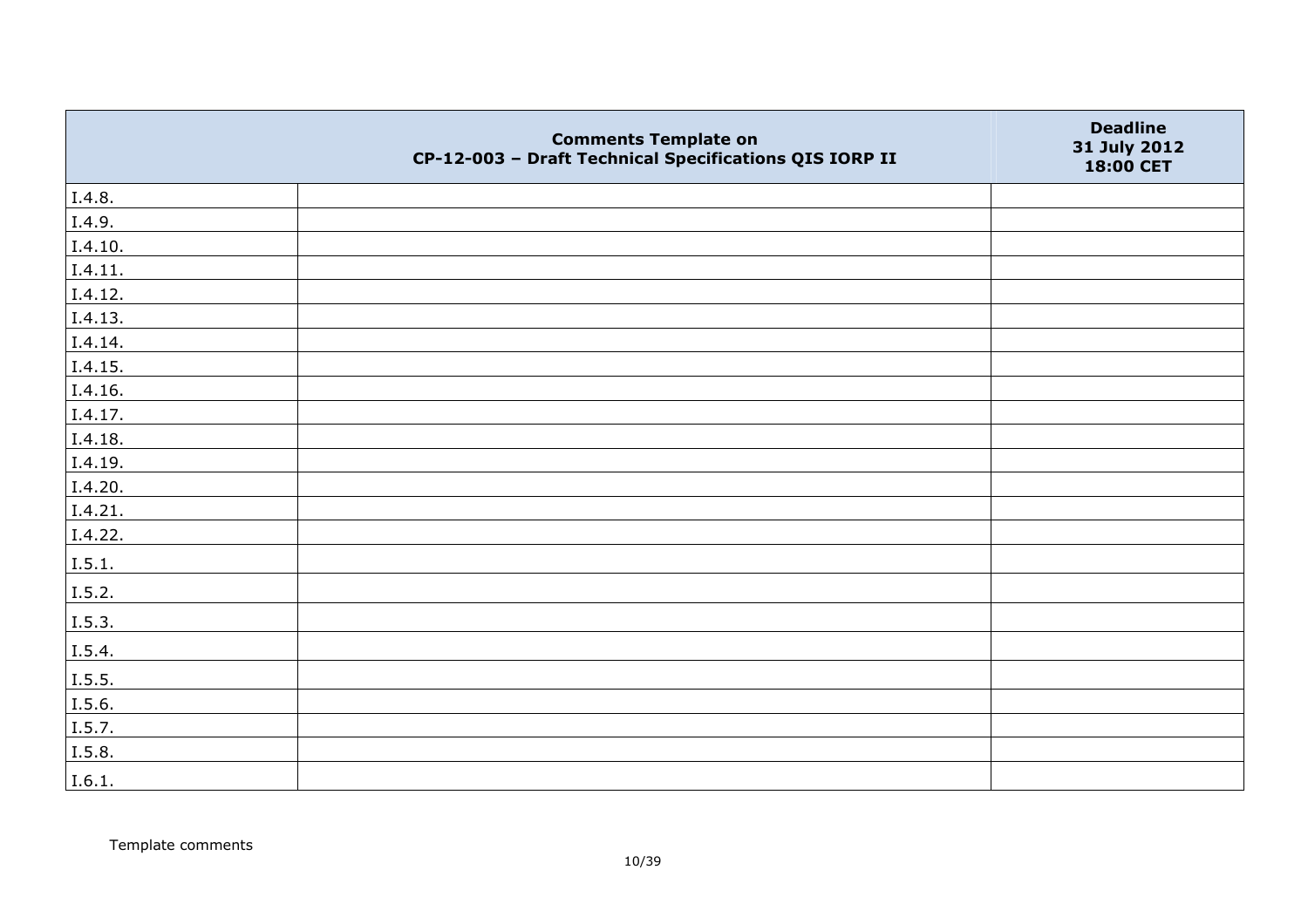|          | <b>Comments Template on</b><br>CP-12-003 - Draft Technical Specifications QIS IORP II | <b>Deadline</b><br>31 July 2012<br>18:00 CET |
|----------|---------------------------------------------------------------------------------------|----------------------------------------------|
| I.6.2.   |                                                                                       |                                              |
| I.6.3.   |                                                                                       |                                              |
| I.7.1.   |                                                                                       |                                              |
| I.7.2.   |                                                                                       |                                              |
| I.7.3.   |                                                                                       |                                              |
| I.7.4.   |                                                                                       |                                              |
| I.7.5.   |                                                                                       |                                              |
| I.8.1.   |                                                                                       |                                              |
| I.8.2.   |                                                                                       |                                              |
| I.8.3.   |                                                                                       |                                              |
| I.8.4.   |                                                                                       |                                              |
| I.8.5.   |                                                                                       |                                              |
| I.8.6.   |                                                                                       |                                              |
| I.9.1.   |                                                                                       |                                              |
| I.9.2.   |                                                                                       |                                              |
| I.9.3.   |                                                                                       |                                              |
| I.10.1.  |                                                                                       |                                              |
| I.10.2.  |                                                                                       |                                              |
| I.10.3.  |                                                                                       |                                              |
| I.10.4   |                                                                                       |                                              |
| I.11.1   |                                                                                       |                                              |
| HBS.1.1. |                                                                                       |                                              |

Template comments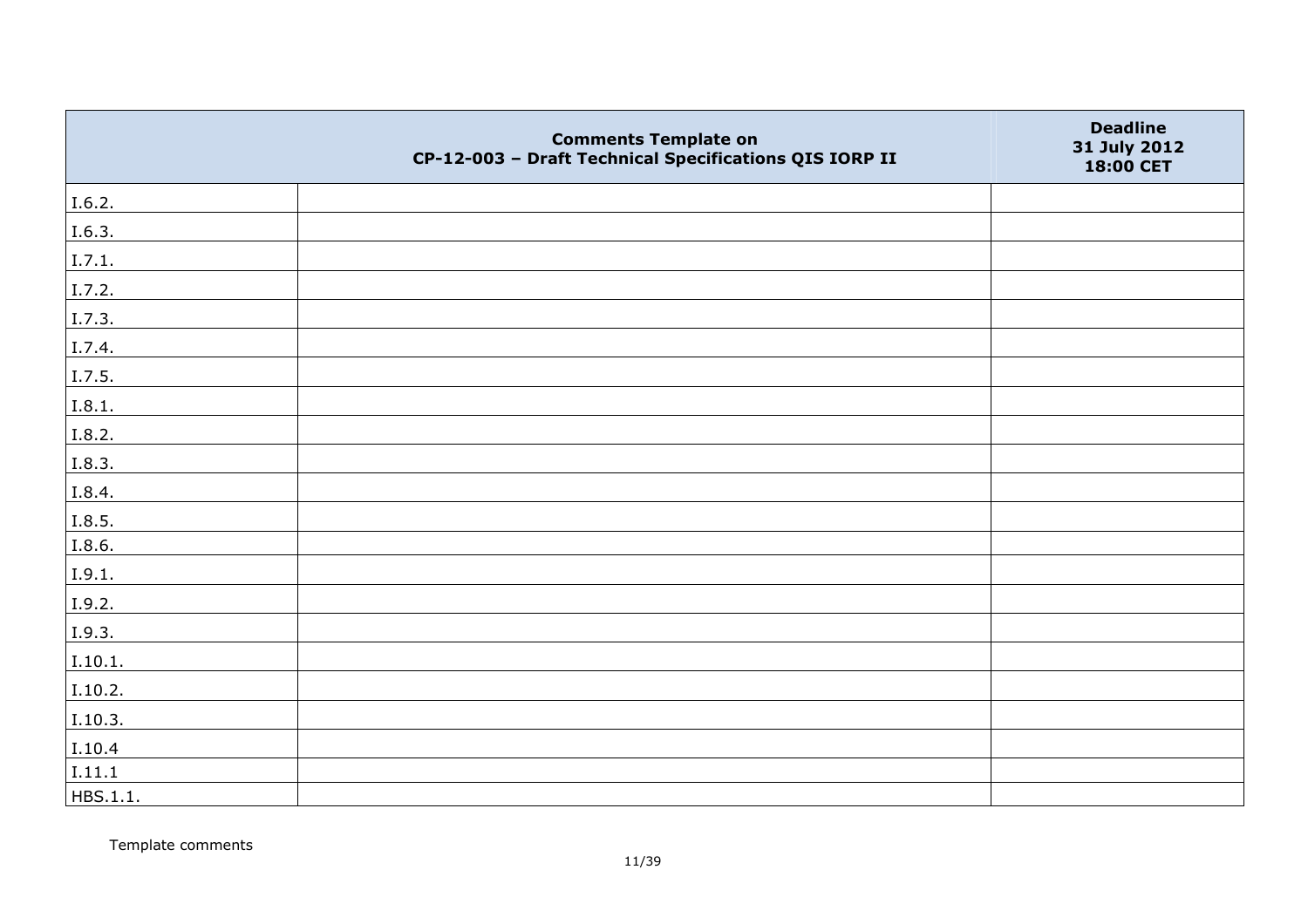|           | <b>Comments Template on</b><br>CP-12-003 - Draft Technical Specifications QIS IORP II | <b>Deadline</b><br>31 July 2012<br>18:00 CET |
|-----------|---------------------------------------------------------------------------------------|----------------------------------------------|
| HBS.2.1.  |                                                                                       |                                              |
| HBS.2.2.  |                                                                                       |                                              |
| HBS.2.3.  |                                                                                       |                                              |
| HBS.2.4.  |                                                                                       |                                              |
| HBS.2.5.  |                                                                                       |                                              |
| HBS.2.6.  |                                                                                       |                                              |
| HBS.2.7.  |                                                                                       |                                              |
| HBS.2.8.  |                                                                                       |                                              |
| HBS.3.1.  |                                                                                       |                                              |
| HBS.3.2.  |                                                                                       |                                              |
| HBS.3.3.  |                                                                                       |                                              |
| HBS.3.4.  |                                                                                       |                                              |
| HBS.3.5.  |                                                                                       |                                              |
| HBS.3.6.  |                                                                                       |                                              |
| HBS.3.7.  |                                                                                       |                                              |
| HBS.3.8.  |                                                                                       |                                              |
| HBS.3.9.  |                                                                                       |                                              |
| HBS.3.10. |                                                                                       |                                              |
| HBS.3.11. |                                                                                       |                                              |
| HBS.3.12. |                                                                                       |                                              |
| HBS.3.13. |                                                                                       |                                              |
| HBS.3.14. |                                                                                       |                                              |
| HBS.3.15. |                                                                                       |                                              |
| HBS.3.16. |                                                                                       |                                              |
| HBS.3.17. |                                                                                       |                                              |
| HBS.3.18. |                                                                                       |                                              |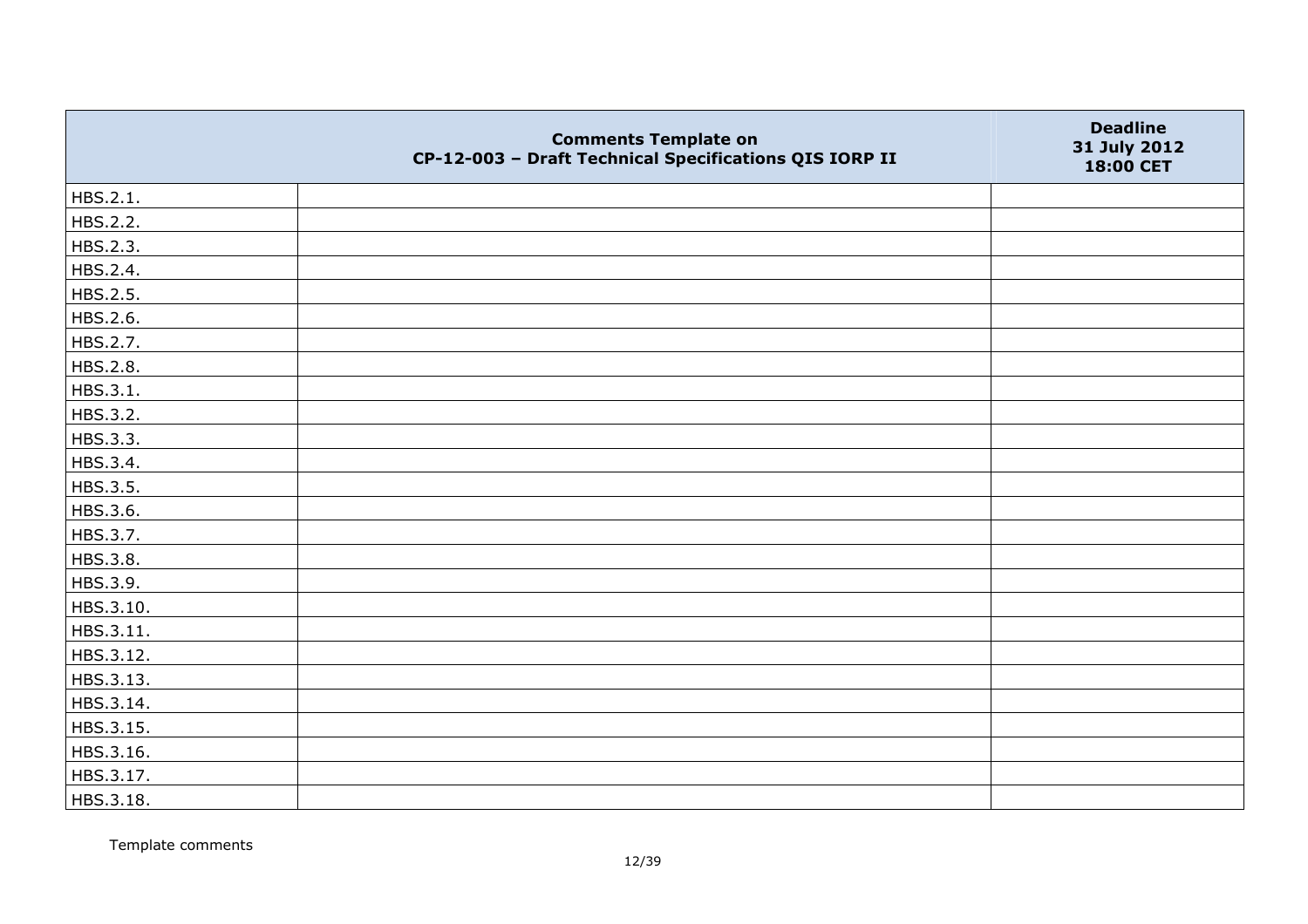|           | <b>Comments Template on</b><br>CP-12-003 - Draft Technical Specifications QIS IORP II | <b>Deadline</b><br>31 July 2012<br>18:00 CET |
|-----------|---------------------------------------------------------------------------------------|----------------------------------------------|
| HBS.3.19. |                                                                                       |                                              |
| HBS.3.20. |                                                                                       |                                              |
| HBS.3.21. |                                                                                       |                                              |
| HBS.3.22. |                                                                                       |                                              |
| HBS.3.23. |                                                                                       |                                              |
| HBS.3.24. |                                                                                       |                                              |
| HBS.3.25. |                                                                                       |                                              |
| HBS.3.26. |                                                                                       |                                              |
| HBS.3.27. |                                                                                       |                                              |
| HBS.3.28. |                                                                                       |                                              |
| HBS.3.29. |                                                                                       |                                              |
| HBS.4.1.  |                                                                                       |                                              |
| HBS.4.2.  |                                                                                       |                                              |
| HBS.4.3.  |                                                                                       |                                              |
| HBS.4.4.  |                                                                                       |                                              |
| HBS.4.5.  |                                                                                       |                                              |
| HBS.4.6.  |                                                                                       |                                              |
| HBS.4.7.  |                                                                                       |                                              |
| HBS.4.8.  |                                                                                       |                                              |
| HBS.4.9.  |                                                                                       |                                              |
| HBS.4.10. |                                                                                       |                                              |
| HBS.4.11. |                                                                                       |                                              |
| HBS.4.12. |                                                                                       |                                              |
| HBS.4.13. |                                                                                       |                                              |
| HBS.4.14. |                                                                                       |                                              |
| HBS.4.15. |                                                                                       |                                              |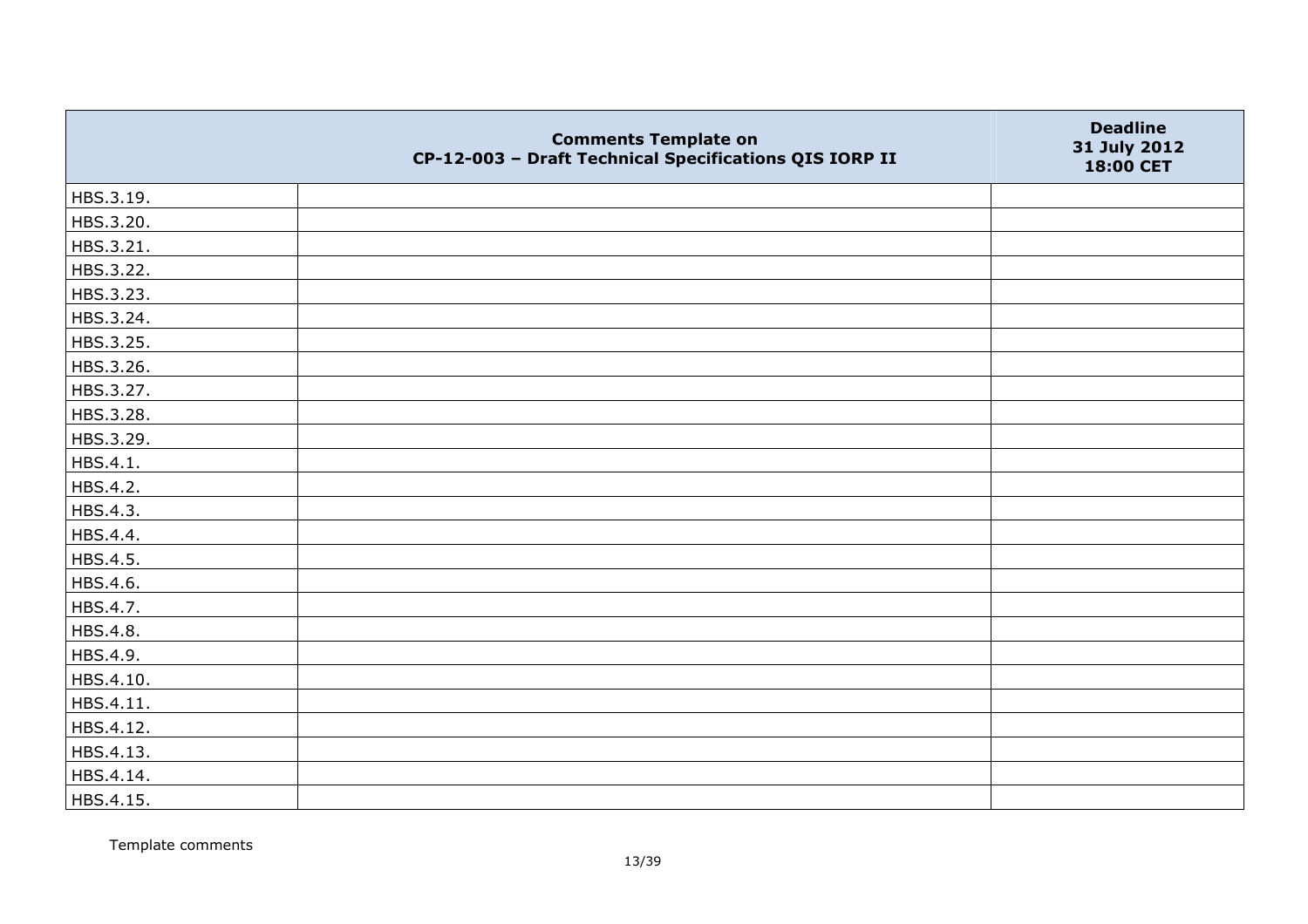|           | <b>Comments Template on</b><br>CP-12-003 - Draft Technical Specifications QIS IORP II | <b>Deadline</b><br>31 July 2012<br>18:00 CET |
|-----------|---------------------------------------------------------------------------------------|----------------------------------------------|
| HBS.4.16. |                                                                                       |                                              |
| HBS.4.17. |                                                                                       |                                              |
| HBS.4.18. |                                                                                       |                                              |
| HBS.4.19. |                                                                                       |                                              |
| HBS.4.20. |                                                                                       |                                              |
| HBS.4.21. |                                                                                       |                                              |
| HBS.4.22. |                                                                                       |                                              |
| HBS.4.23. |                                                                                       |                                              |
| HBS.4.24. |                                                                                       |                                              |
| HBS.4.25. |                                                                                       |                                              |
| HBS.4.26. |                                                                                       |                                              |
| HBS.4.27. |                                                                                       |                                              |
| HBS.4.28. |                                                                                       |                                              |
| HBS.4.29. |                                                                                       |                                              |
| HBS.4.30. |                                                                                       |                                              |
| HBS.4.31. |                                                                                       |                                              |
| HBS.4.32. |                                                                                       |                                              |
| HBS.4.33. |                                                                                       |                                              |
| HBS.4.34. |                                                                                       |                                              |
| HBS.4.35. |                                                                                       |                                              |
| HBS.4.36. |                                                                                       |                                              |
| HBS.4.37. |                                                                                       |                                              |
| HBS.4.38. |                                                                                       |                                              |
| HBS.4.39. |                                                                                       |                                              |
| HBS.4.40. |                                                                                       |                                              |
| HBS.4.41. |                                                                                       |                                              |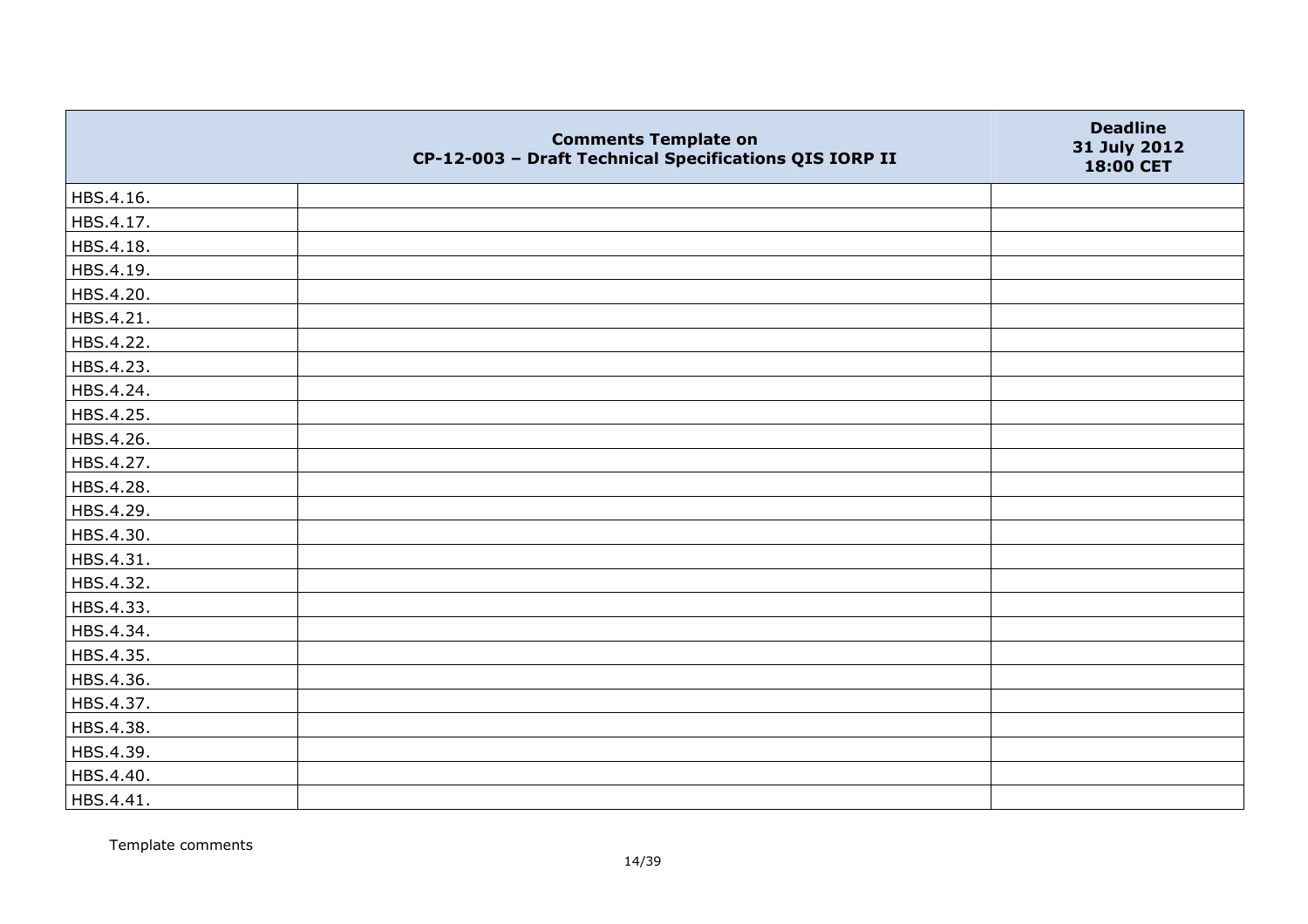|           | <b>Comments Template on</b><br>CP-12-003 - Draft Technical Specifications QIS IORP II | <b>Deadline</b><br>31 July 2012<br>18:00 CET |
|-----------|---------------------------------------------------------------------------------------|----------------------------------------------|
| HBS.4.42. |                                                                                       |                                              |
| HBS.4.43. |                                                                                       |                                              |
| HBS.4.44. |                                                                                       |                                              |
| HBS.4.45. |                                                                                       |                                              |
| HBS.4.46. |                                                                                       |                                              |
| HBS.4.47. |                                                                                       |                                              |
| HBS.4.48. |                                                                                       |                                              |
| HBS.4.49. |                                                                                       |                                              |
| HBS.4.50. |                                                                                       |                                              |
| HBS.4.51. |                                                                                       |                                              |
| HBS.4.52. |                                                                                       |                                              |
| HBS.4.53. |                                                                                       |                                              |
| HBS.4.54. |                                                                                       |                                              |
| HBS.4.55. |                                                                                       |                                              |
| HBS.4.56. |                                                                                       |                                              |
| HBS.4.57. |                                                                                       |                                              |
| HBS.4.58. |                                                                                       |                                              |
| HBS.4.59. |                                                                                       |                                              |
| HBS.4.60. |                                                                                       |                                              |
| HBS.4.61. |                                                                                       |                                              |
| HBS.5.1.  |                                                                                       |                                              |
| HBS.5.2.  |                                                                                       |                                              |
| HBS.5.3.  |                                                                                       |                                              |
| HBS.5.4.  |                                                                                       |                                              |
| HBS.5.5.  |                                                                                       |                                              |
| HBS.6.1.  |                                                                                       |                                              |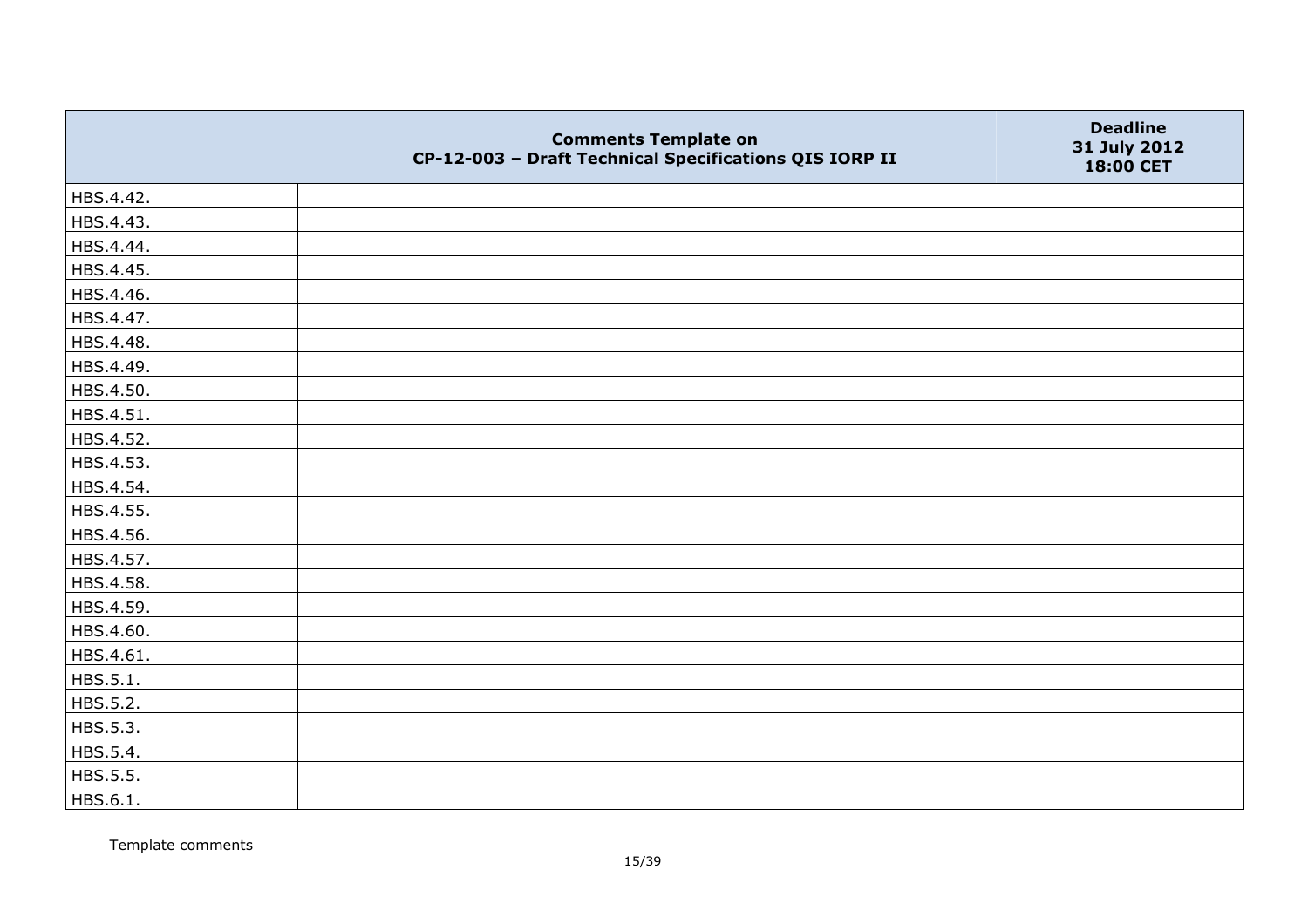|           | <b>Comments Template on</b><br>CP-12-003 - Draft Technical Specifications QIS IORP II | <b>Deadline</b><br>31 July 2012<br>18:00 CET |
|-----------|---------------------------------------------------------------------------------------|----------------------------------------------|
| HBS.6.2.  |                                                                                       |                                              |
| HBS.6.3.  |                                                                                       |                                              |
| HBS.6.4.  |                                                                                       |                                              |
| HBS.6.5.  |                                                                                       |                                              |
| HBS.6.6.  |                                                                                       |                                              |
| HBS.6.7.  |                                                                                       |                                              |
| HBS.6.8.  |                                                                                       |                                              |
| HBS.6.9.  |                                                                                       |                                              |
| HBS.6.10. |                                                                                       |                                              |
| HBS.6.11. |                                                                                       |                                              |
| HBS.6.12. |                                                                                       |                                              |
| HBS.6.13. |                                                                                       |                                              |
| HBS.6.14. |                                                                                       |                                              |
| HBS.6.15. |                                                                                       |                                              |
| HBS.6.16. |                                                                                       |                                              |
| HBS.6.17. |                                                                                       |                                              |
| HBS.6.18. |                                                                                       |                                              |
| HBS.6.19. |                                                                                       |                                              |
| HBS.6.20. |                                                                                       |                                              |
| HBS.6.21. |                                                                                       |                                              |
| HBS.6.22. |                                                                                       |                                              |
| HBS.6.23. |                                                                                       |                                              |
| HBS.6.24. |                                                                                       |                                              |
| HBS.6.25. |                                                                                       |                                              |
| HBS.6.26. |                                                                                       |                                              |
| HBS.6.27. |                                                                                       |                                              |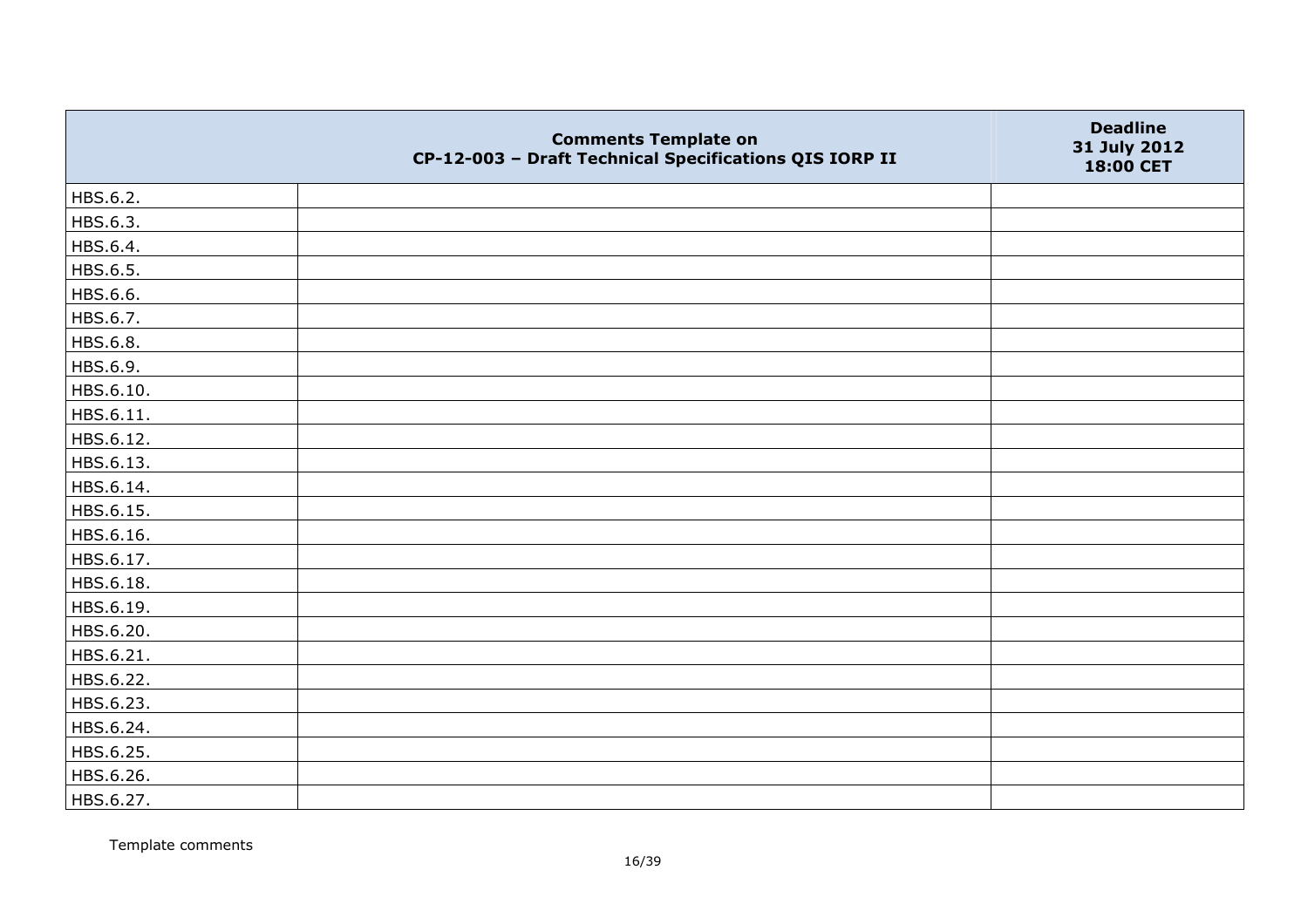|           | <b>Comments Template on</b><br>CP-12-003 - Draft Technical Specifications QIS IORP II | <b>Deadline</b><br>31 July 2012<br>18:00 CET |
|-----------|---------------------------------------------------------------------------------------|----------------------------------------------|
| HBS.6.28. |                                                                                       |                                              |
| HBS.6.29. |                                                                                       |                                              |
| HBS.6.30. |                                                                                       |                                              |
| HBS.6.31. |                                                                                       |                                              |
| HBS.6.32. |                                                                                       |                                              |
| HBS.6.33. |                                                                                       |                                              |
| HBS.6.34. |                                                                                       |                                              |
| HBS.6.35. |                                                                                       |                                              |
| HBS.6.36. |                                                                                       |                                              |
| HBS.6.37. |                                                                                       |                                              |
| HBS.6.38. |                                                                                       |                                              |
| HBS.6.39. |                                                                                       |                                              |
| HBS.6.40. |                                                                                       |                                              |
| HBS.6.41. |                                                                                       |                                              |
| HBS.6.42. |                                                                                       |                                              |
| HBS.6.43. |                                                                                       |                                              |
| HBS.6.44. |                                                                                       |                                              |
| HBS.6.45. |                                                                                       |                                              |
| HBS.6.46. |                                                                                       |                                              |
| HBS.6.47. |                                                                                       |                                              |
| HBS.6.48. |                                                                                       |                                              |
| HBS.6.49. |                                                                                       |                                              |
| HBS.6.50. |                                                                                       |                                              |
| HBS.6.51. |                                                                                       |                                              |
| HBS.6.52. |                                                                                       |                                              |
| HBS.6.53. |                                                                                       |                                              |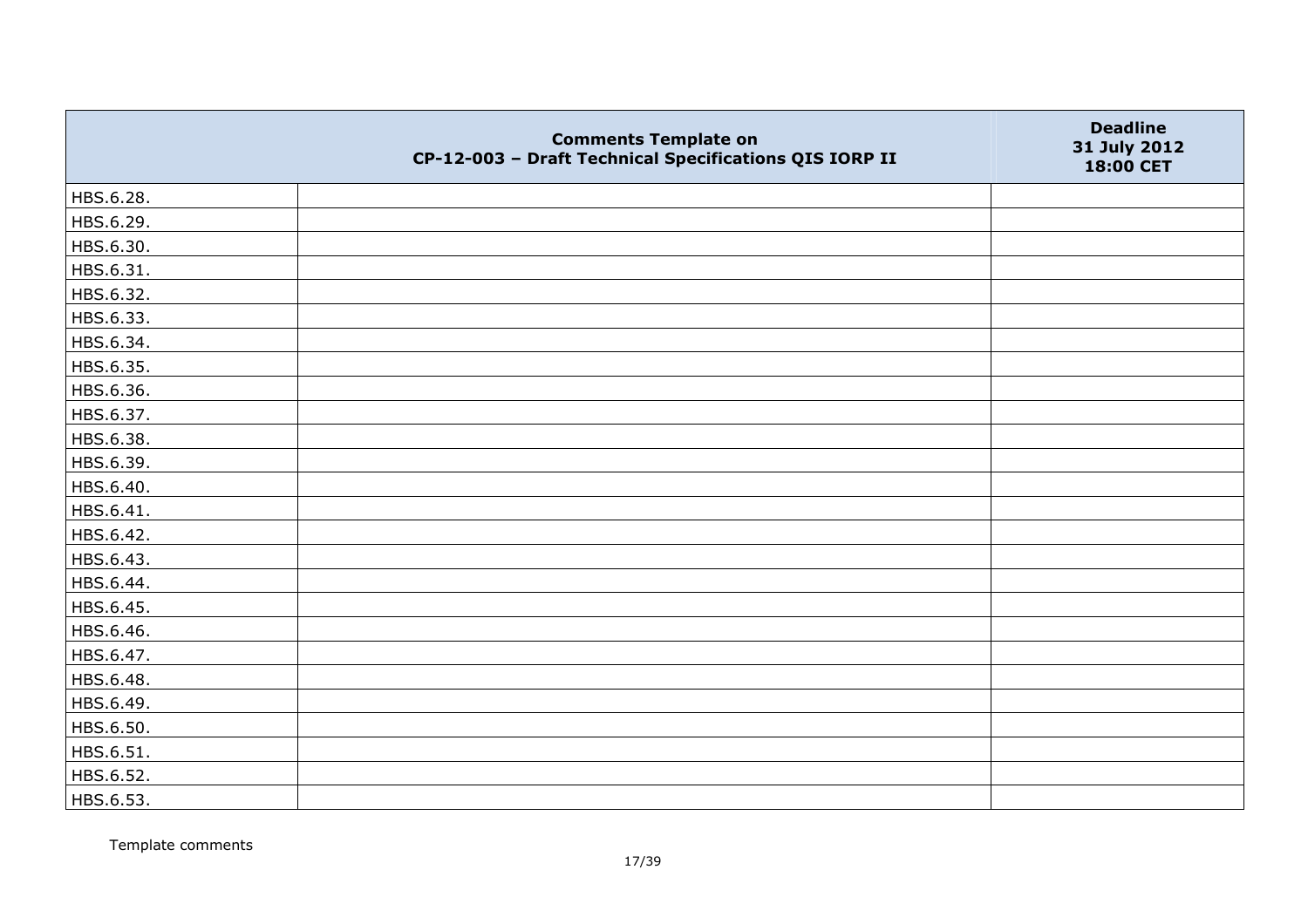|           | <b>Comments Template on</b><br>CP-12-003 - Draft Technical Specifications QIS IORP II | <b>Deadline</b><br>31 July 2012<br>18:00 CET |
|-----------|---------------------------------------------------------------------------------------|----------------------------------------------|
| HBS.6.54. |                                                                                       |                                              |
| HBS.6.55. |                                                                                       |                                              |
| HBS.6.56. |                                                                                       |                                              |
| HBS.6.57. |                                                                                       |                                              |
| HBS.6.58. |                                                                                       |                                              |
| HBS.6.59. |                                                                                       |                                              |
| HBS.6.60. |                                                                                       |                                              |
| HBS.6.61. |                                                                                       |                                              |
| HBS.6.62. |                                                                                       |                                              |
| HBS.6.63. |                                                                                       |                                              |
| HBS.6.64. |                                                                                       |                                              |
| HBS.6.65. |                                                                                       |                                              |
| HBS.6.66. |                                                                                       |                                              |
| HBS.6.67. |                                                                                       |                                              |
| HBS.6.68. |                                                                                       |                                              |
| HBS.6.69. |                                                                                       |                                              |
| HBS.6.70. |                                                                                       |                                              |
| HBS.6.71. |                                                                                       |                                              |
| HBS.6.72. |                                                                                       |                                              |
| HBS.6.73. |                                                                                       |                                              |
| HBS.6.74. |                                                                                       |                                              |
| HBS.6.75. |                                                                                       |                                              |
| HBS.6.76. |                                                                                       |                                              |
| HBS.6.77. |                                                                                       |                                              |
| HBS.6.78. |                                                                                       |                                              |
| HBS.6.79. |                                                                                       |                                              |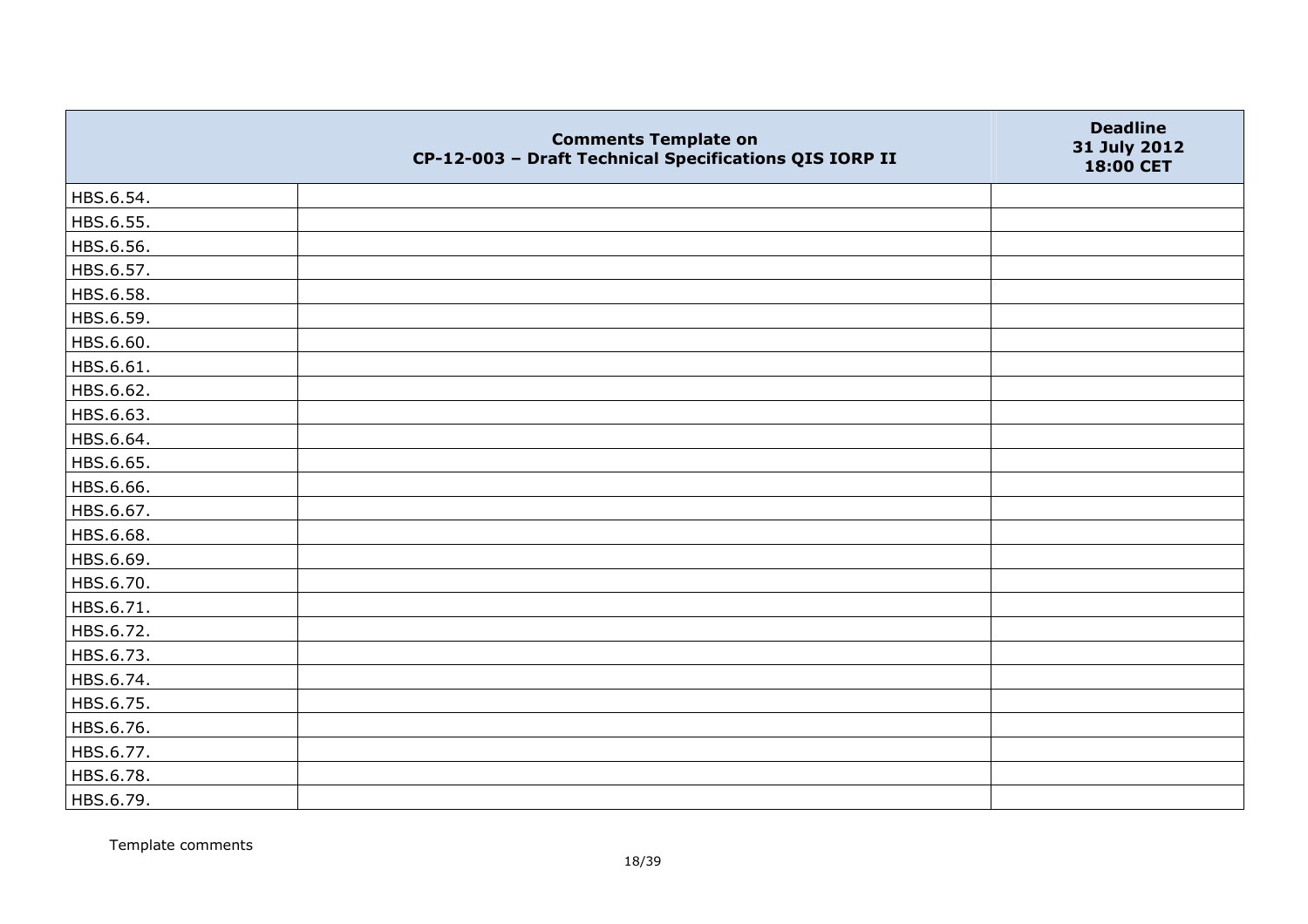|           | <b>Comments Template on</b><br>CP-12-003 - Draft Technical Specifications QIS IORP II | <b>Deadline</b><br>31 July 2012<br>18:00 CET |
|-----------|---------------------------------------------------------------------------------------|----------------------------------------------|
| HBS.6.80. |                                                                                       |                                              |
| HBS.6.81. |                                                                                       |                                              |
| HBS.6.82. |                                                                                       |                                              |
| HBS.6.83. |                                                                                       |                                              |
| HBS.6.84. |                                                                                       |                                              |
| HBS.6.85. |                                                                                       |                                              |
| HBS.6.86. |                                                                                       |                                              |
| HBS.6.87. |                                                                                       |                                              |
| HBS.6.88. |                                                                                       |                                              |
| HBS.6.89. |                                                                                       |                                              |
| HBS.6.90. |                                                                                       |                                              |
| HBS.7.1.  |                                                                                       |                                              |
| HBS.7.2.  |                                                                                       |                                              |
| HBS.7.3.  |                                                                                       |                                              |
| HBS.7.4.  |                                                                                       |                                              |
| HBS.7.5.  |                                                                                       |                                              |
| HBS.7.6.  |                                                                                       |                                              |
| HBS.7.7.  |                                                                                       |                                              |
| HBS.7.8.  |                                                                                       |                                              |
| HBS.7.9.  |                                                                                       |                                              |
| HBS.7.10. |                                                                                       |                                              |
| HBS.7.11. |                                                                                       |                                              |
| HBS.7.12. |                                                                                       |                                              |
| HBS.7.13. |                                                                                       |                                              |
| HBS.7.14. |                                                                                       |                                              |
| HBS.7.15. |                                                                                       |                                              |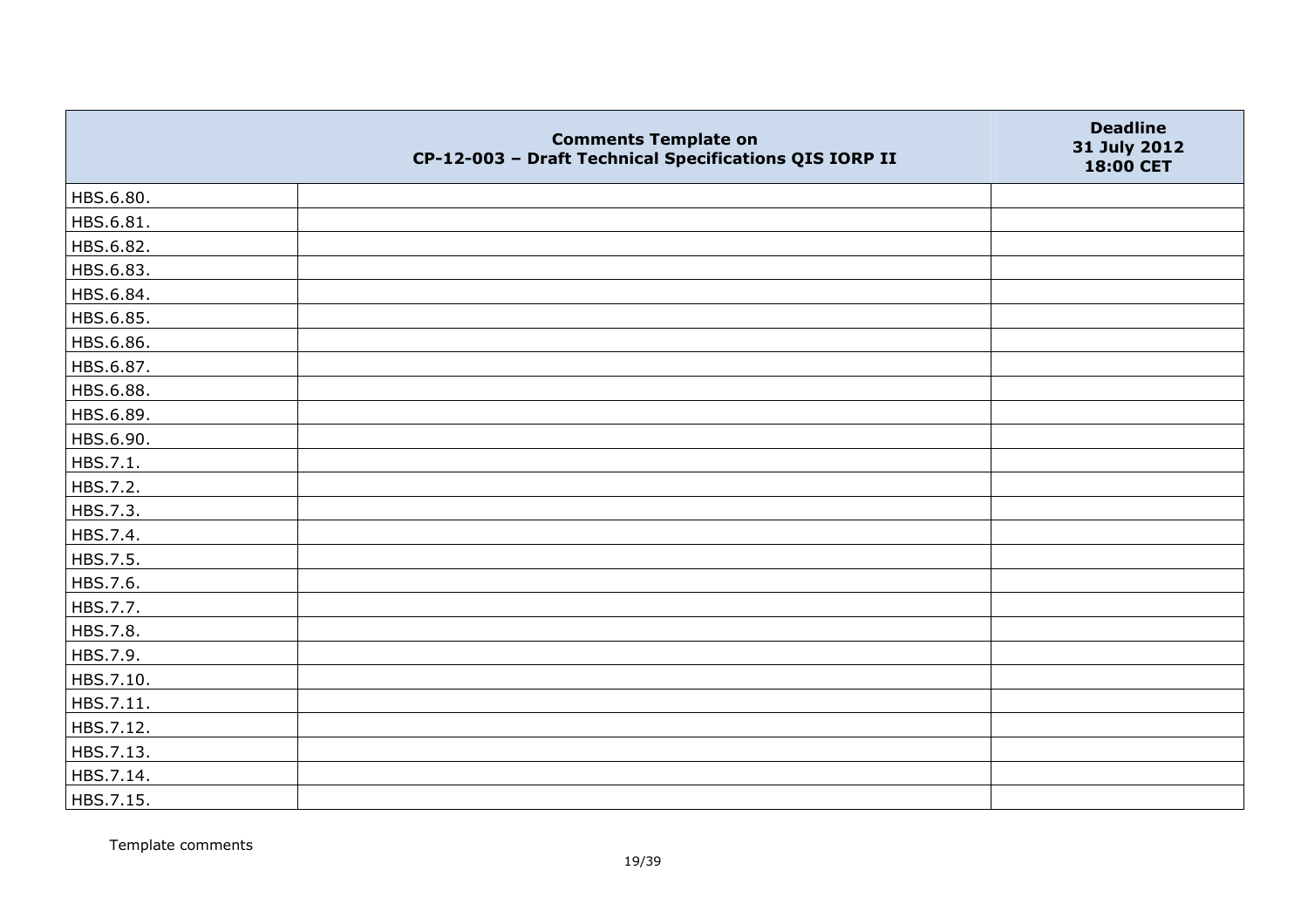|           | <b>Comments Template on</b><br>CP-12-003 - Draft Technical Specifications QIS IORP II | <b>Deadline</b><br>31 July 2012<br>18:00 CET |
|-----------|---------------------------------------------------------------------------------------|----------------------------------------------|
| HBS.7.16. |                                                                                       |                                              |
| HBS.7.17. |                                                                                       |                                              |
| HBS.7.18. |                                                                                       |                                              |
| HBS.7.19. |                                                                                       |                                              |
| HBS.7.20. |                                                                                       |                                              |
| HBS.7.21. |                                                                                       |                                              |
| HBS.7.22. |                                                                                       |                                              |
| HBS.7.23. |                                                                                       |                                              |
| HBS.7.24. |                                                                                       |                                              |
| HBS.7.25. |                                                                                       |                                              |
| HBS.7.26. |                                                                                       |                                              |
| HBS.7.27. |                                                                                       |                                              |
| HBS.7.28. |                                                                                       |                                              |
| HBS.7.29. |                                                                                       |                                              |
| HBS.7.30. |                                                                                       |                                              |
| HBS.7.31. |                                                                                       |                                              |
| HBS.7.32. |                                                                                       |                                              |
| HBS.7.33. |                                                                                       |                                              |
| HBS.7.34. |                                                                                       |                                              |
| HBS.7.35. |                                                                                       |                                              |
| HBS.7.36. |                                                                                       |                                              |
| HBS.7.37. |                                                                                       |                                              |
| HBS.7.38. |                                                                                       |                                              |
| HBS.7.39. |                                                                                       |                                              |
| HBS.7.40. |                                                                                       |                                              |
| HBS.7.41. |                                                                                       |                                              |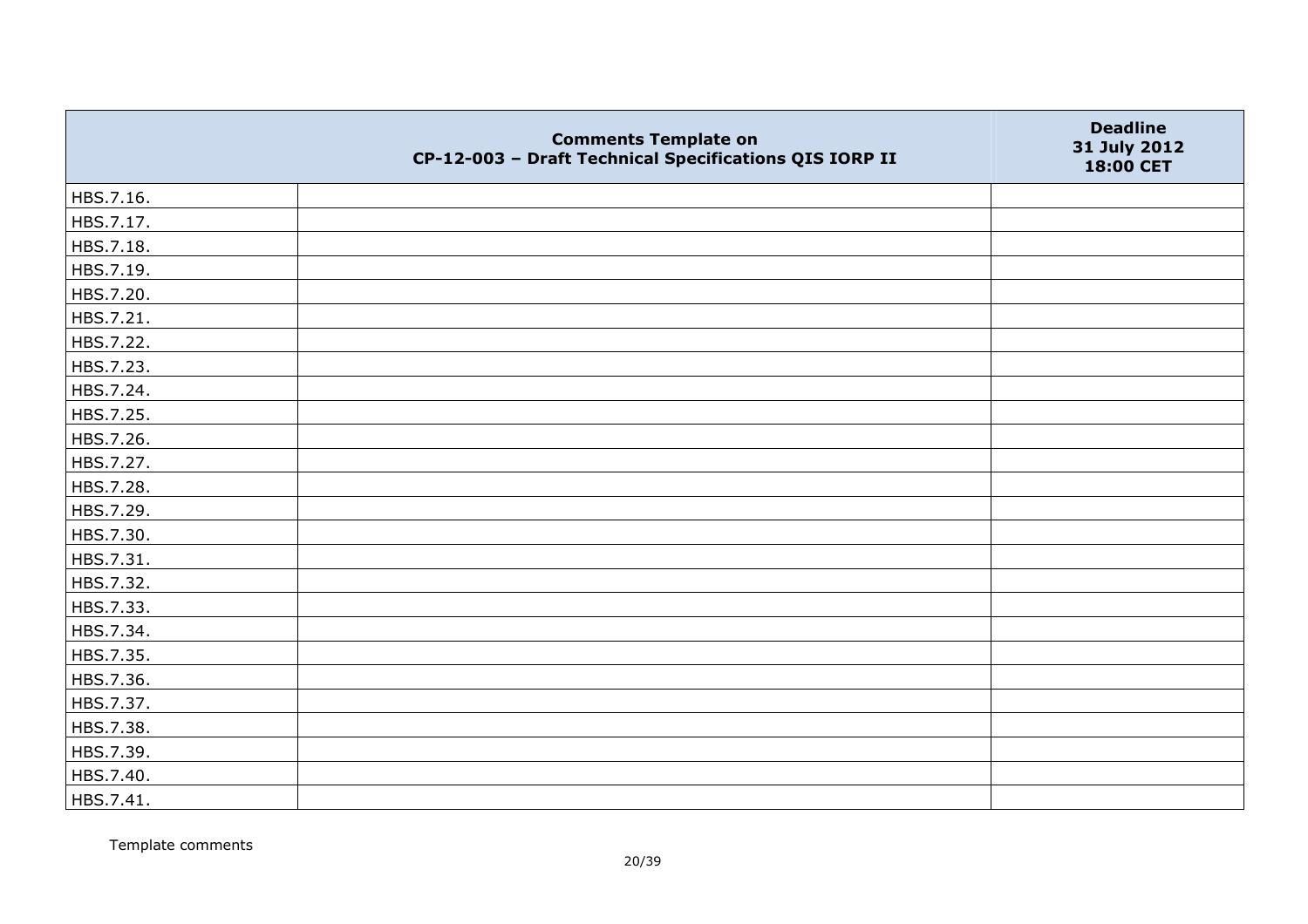|           | <b>Comments Template on</b><br>CP-12-003 - Draft Technical Specifications QIS IORP II | <b>Deadline</b><br>31 July 2012<br>18:00 CET |
|-----------|---------------------------------------------------------------------------------------|----------------------------------------------|
| HBS.7.42. |                                                                                       |                                              |
| HBS.8.1.  |                                                                                       |                                              |
| HBS.8.2.  |                                                                                       |                                              |
| HBS.8.3.  |                                                                                       |                                              |
| HBS.8.4.  |                                                                                       |                                              |
| HBS.8.5.  |                                                                                       |                                              |
| HBS.8.6.  |                                                                                       |                                              |
| HBS.8.7.  |                                                                                       |                                              |
| HBS.8.8.  |                                                                                       |                                              |
| HBS.8.9.  |                                                                                       |                                              |
| HBS.8.10. |                                                                                       |                                              |
| HBS.8.11. |                                                                                       |                                              |
| HBS.8.12. |                                                                                       |                                              |
| HBS.8.13. |                                                                                       |                                              |
| HBS.8.14. |                                                                                       |                                              |
| HBS.8.15. |                                                                                       |                                              |
| HBS.8.16. |                                                                                       |                                              |
| HBS.8.17. |                                                                                       |                                              |
| HBS.8.18. |                                                                                       |                                              |
| HBS.8.19. |                                                                                       |                                              |
| HBS.8.20. |                                                                                       |                                              |
| HBS.8.21. |                                                                                       |                                              |
| HBS.8.22. |                                                                                       |                                              |
| HBS.8.23. |                                                                                       |                                              |
| HBS.8.24. |                                                                                       |                                              |
| HBS.9.1.  |                                                                                       |                                              |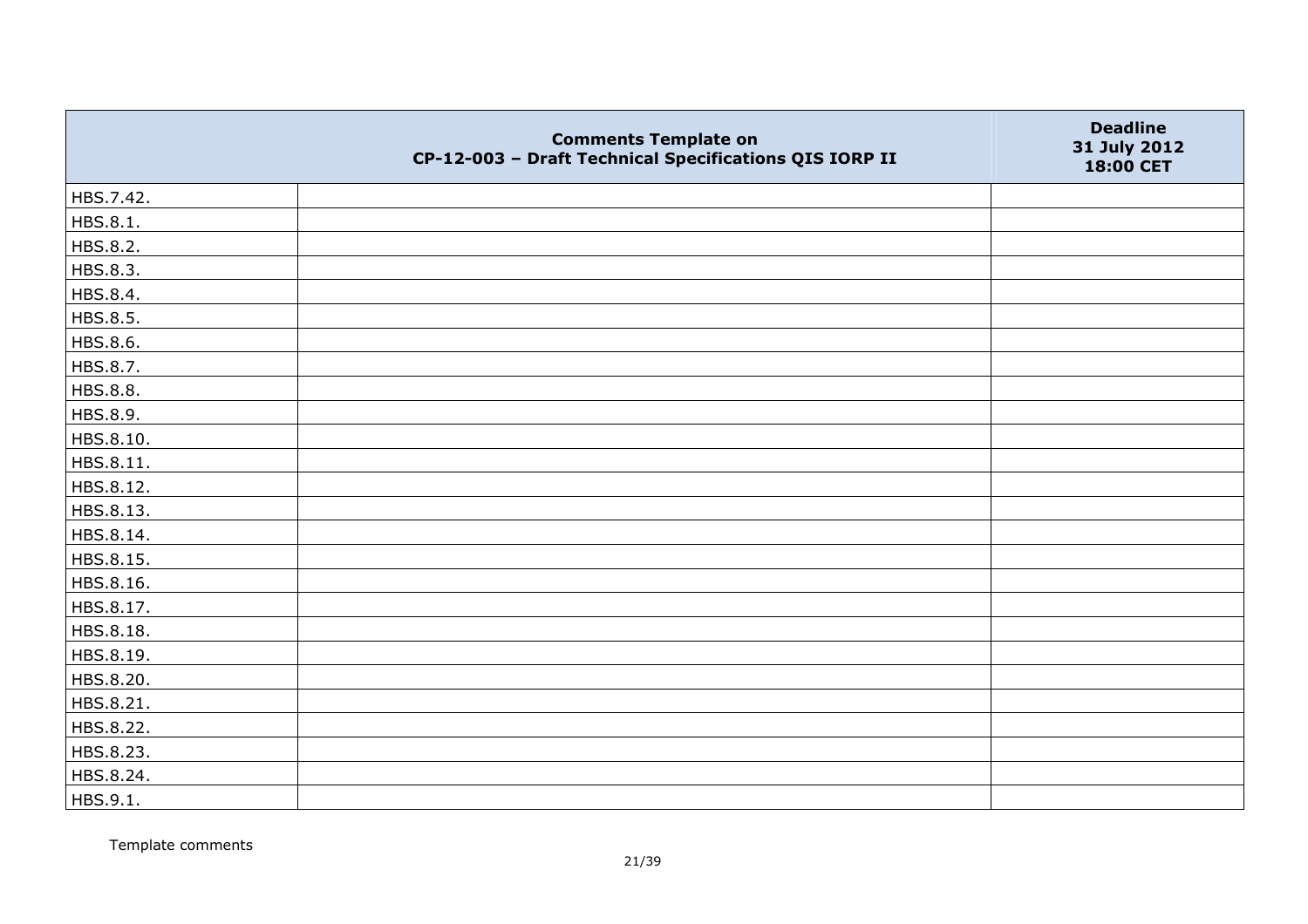|               | <b>Comments Template on</b><br>CP-12-003 - Draft Technical Specifications QIS IORP II | <b>Deadline</b><br>31 July 2012<br>18:00 CET |
|---------------|---------------------------------------------------------------------------------------|----------------------------------------------|
| HBS.9.2.      |                                                                                       |                                              |
| HBS.9.3.      |                                                                                       |                                              |
| HBS.9.4.      |                                                                                       |                                              |
| HBS.9.5.      |                                                                                       |                                              |
| HBS.9.6.      |                                                                                       |                                              |
| HBS.9.7.      |                                                                                       |                                              |
| HBS.9.8.      |                                                                                       |                                              |
| HBS.9.9.      |                                                                                       |                                              |
| SCR.1.1.      |                                                                                       |                                              |
| SCR.1.2.      |                                                                                       |                                              |
| SCR.1.3.      |                                                                                       |                                              |
| SCR.1.4.      |                                                                                       |                                              |
| SCR.1.5.      |                                                                                       |                                              |
| SCR.1.6.      |                                                                                       |                                              |
| SCR.1.7.      |                                                                                       |                                              |
| SCR.1.8.      |                                                                                       |                                              |
| SCR.1.9.      |                                                                                       |                                              |
| $ $ SCR.1.10. |                                                                                       |                                              |
| SCR.1.11.     |                                                                                       |                                              |
| SCR.1.12.     |                                                                                       |                                              |
| SCR.1.13.     |                                                                                       |                                              |
| SCR.1.14.     |                                                                                       |                                              |
| SCR.1.15.     |                                                                                       |                                              |
| SCR.1.16.     |                                                                                       |                                              |
| SCR.1.17.     |                                                                                       |                                              |
| SCR.1.18.     |                                                                                       |                                              |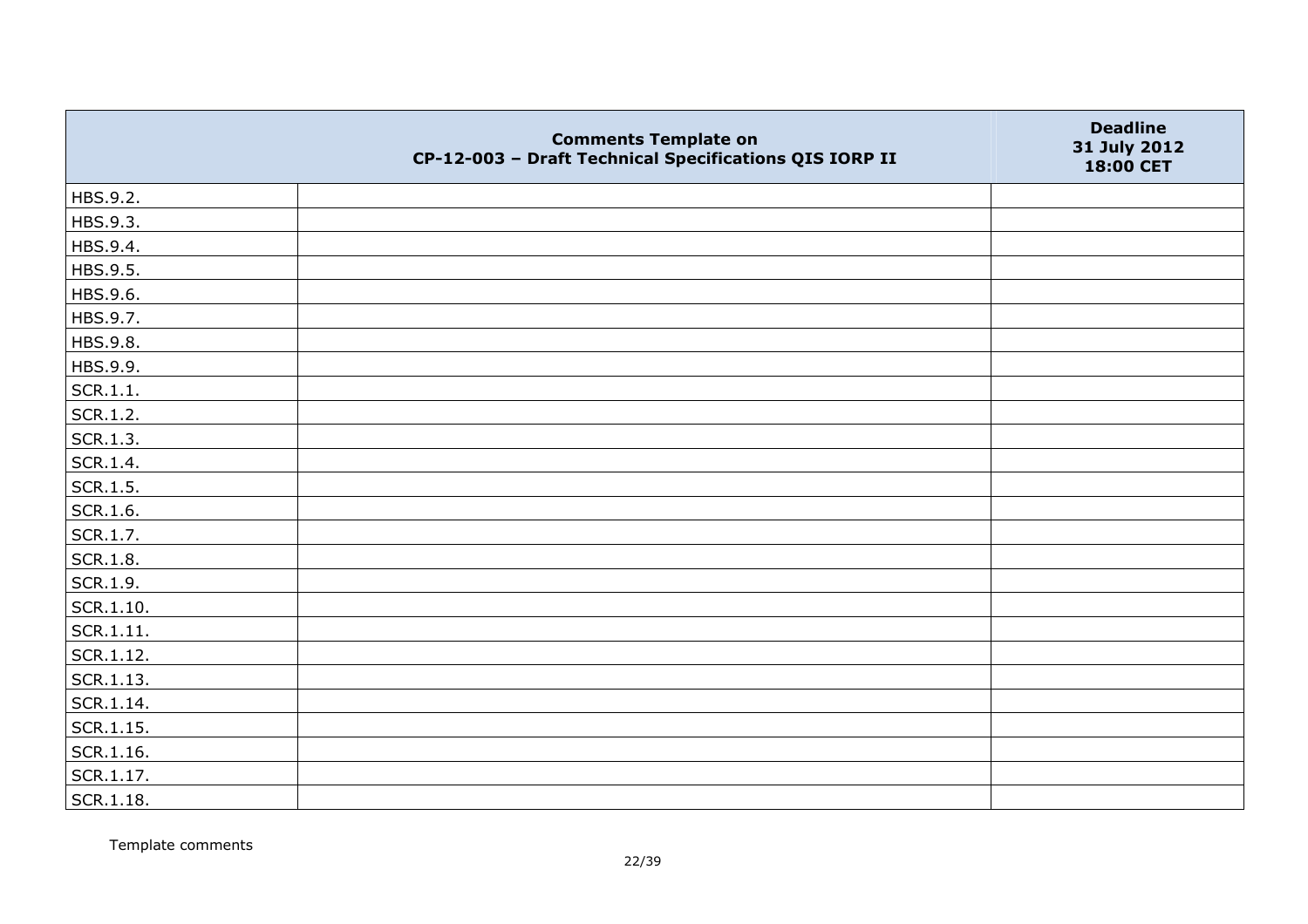|               | <b>Comments Template on</b><br>CP-12-003 - Draft Technical Specifications QIS IORP II | <b>Deadline</b><br>31 July 2012<br>18:00 CET |
|---------------|---------------------------------------------------------------------------------------|----------------------------------------------|
| SCR.1.19.     |                                                                                       |                                              |
| SCR.1.20.     |                                                                                       |                                              |
| $ $ SCR.1.21. |                                                                                       |                                              |
| SCR.1.22.     |                                                                                       |                                              |
| SCR.1.23.     |                                                                                       |                                              |
| SCR.1.24.     |                                                                                       |                                              |
| SCR.1.25.     |                                                                                       |                                              |
| SCR.2.1.      |                                                                                       |                                              |
| SCR.2.2.      |                                                                                       |                                              |
| SCR.2.3.      |                                                                                       |                                              |
| SCR.2.4.      |                                                                                       |                                              |
| SCR.2.5.      |                                                                                       |                                              |
| SCR.2.6.      |                                                                                       |                                              |
| SCR.2.7.      |                                                                                       |                                              |
| SCR.2.8.      |                                                                                       |                                              |
| SCR.2.9.      |                                                                                       |                                              |
| SCR.2.10.     |                                                                                       |                                              |
| SCR.2.11.     |                                                                                       |                                              |
| SCR.2.12.     |                                                                                       |                                              |
| SCR.2.13.     |                                                                                       |                                              |
| SCR.2.14.     |                                                                                       |                                              |
| SCR.2.15.     |                                                                                       |                                              |
| SCR.2.16.     |                                                                                       |                                              |
| SCR.2.17.     |                                                                                       |                                              |
| SCR.2.18.     |                                                                                       |                                              |
| SCR.2.19.     |                                                                                       |                                              |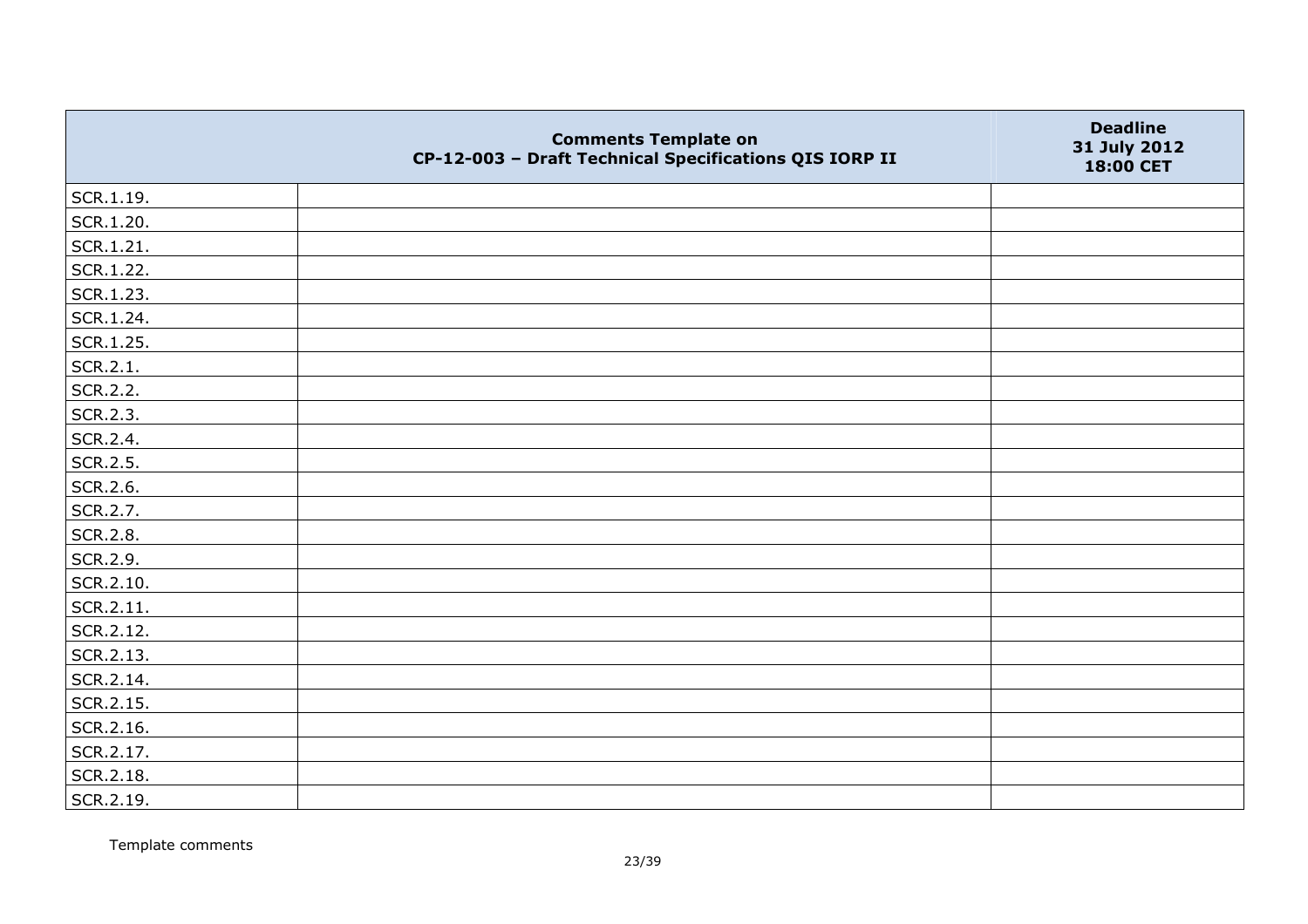|           | <b>Comments Template on</b><br>CP-12-003 - Draft Technical Specifications QIS IORP II | <b>Deadline</b><br>31 July 2012<br>18:00 CET |
|-----------|---------------------------------------------------------------------------------------|----------------------------------------------|
| SCR.2.20. |                                                                                       |                                              |
| SCR.2.21. |                                                                                       |                                              |
| SCR.2.22. |                                                                                       |                                              |
| SCR.2.23. |                                                                                       |                                              |
| SCR.2.24. |                                                                                       |                                              |
| SCR.2.25. |                                                                                       |                                              |
| SCR.2.26. |                                                                                       |                                              |
| SCR.2.27. |                                                                                       |                                              |
| SCR.2.28. |                                                                                       |                                              |
| SCR.2.29. |                                                                                       |                                              |
| SCR.2.30. |                                                                                       |                                              |
| SCR.2.31. |                                                                                       |                                              |
| SCR.2.32. |                                                                                       |                                              |
| SCR.2.33. |                                                                                       |                                              |
| SCR.2.34. |                                                                                       |                                              |
| SCR.2.35. |                                                                                       |                                              |
| SCR.3.1.  |                                                                                       |                                              |
| SCR.3.2.  |                                                                                       |                                              |
| SCR.3.3.  |                                                                                       |                                              |
| SCR.3.4.  |                                                                                       |                                              |
| SCR.3.5.  |                                                                                       |                                              |
| SCR.3.6.  |                                                                                       |                                              |
| SCR.4.1.  |                                                                                       |                                              |
| SCR.4.2.  |                                                                                       |                                              |
| SCR.4.3.  |                                                                                       |                                              |
| SCR.4.4.  |                                                                                       |                                              |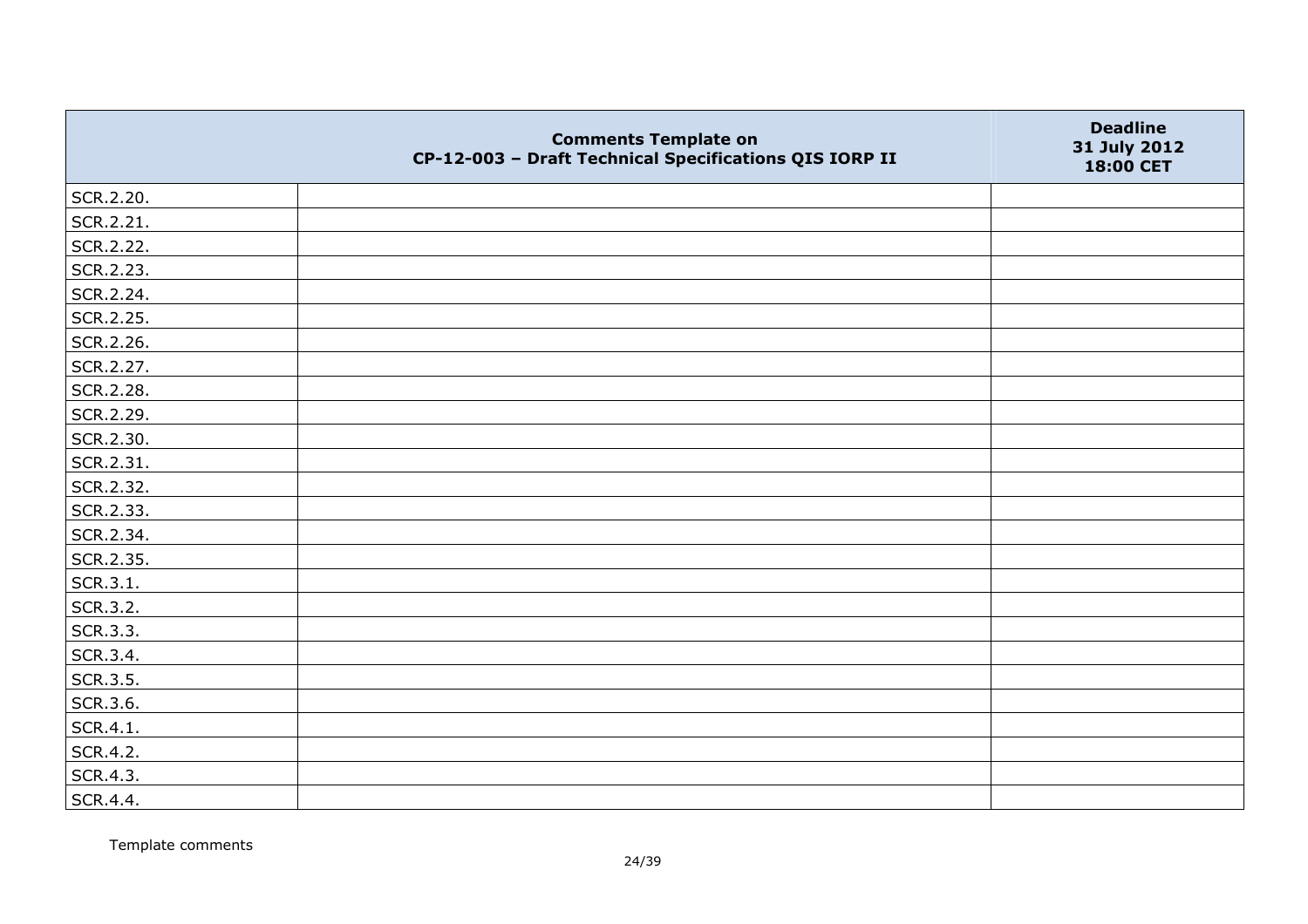|                   | <b>Comments Template on</b><br>CP-12-003 - Draft Technical Specifications QIS IORP II | <b>Deadline</b><br>31 July 2012<br>18:00 CET |
|-------------------|---------------------------------------------------------------------------------------|----------------------------------------------|
| SCR.5.1.          |                                                                                       |                                              |
| SCR.5.2.          |                                                                                       |                                              |
| SCR.5.3.          |                                                                                       |                                              |
| SCR.5.4.          |                                                                                       |                                              |
| SCR.5.5.          |                                                                                       |                                              |
| SCR.5.6.          |                                                                                       |                                              |
| SCR.5.7.          |                                                                                       |                                              |
| SCR.5.8.          |                                                                                       |                                              |
| SCR.5.9.          |                                                                                       |                                              |
| SCR.5.10.         |                                                                                       |                                              |
| $\vert$ SCR.5.11. |                                                                                       |                                              |
| SCR.5.12.         |                                                                                       |                                              |
| SCR.5.13.         |                                                                                       |                                              |
| SCR.5.14.         |                                                                                       |                                              |
| $\vert$ SCR.5.15. |                                                                                       |                                              |
| SCR.5.16.         |                                                                                       |                                              |
| SCR.5.17.         |                                                                                       |                                              |
| SCR.5.18.         |                                                                                       |                                              |
| SCR.5.19.         |                                                                                       |                                              |
| SCR.5.20.         |                                                                                       |                                              |
| $\vert$ SCR.5.21. |                                                                                       |                                              |
| SCR.5.22.         |                                                                                       |                                              |
| SCR.5.23.         |                                                                                       |                                              |
| SCR.5.24.         |                                                                                       |                                              |
| SCR.5.25.         |                                                                                       |                                              |
| SCR.5.26.         |                                                                                       |                                              |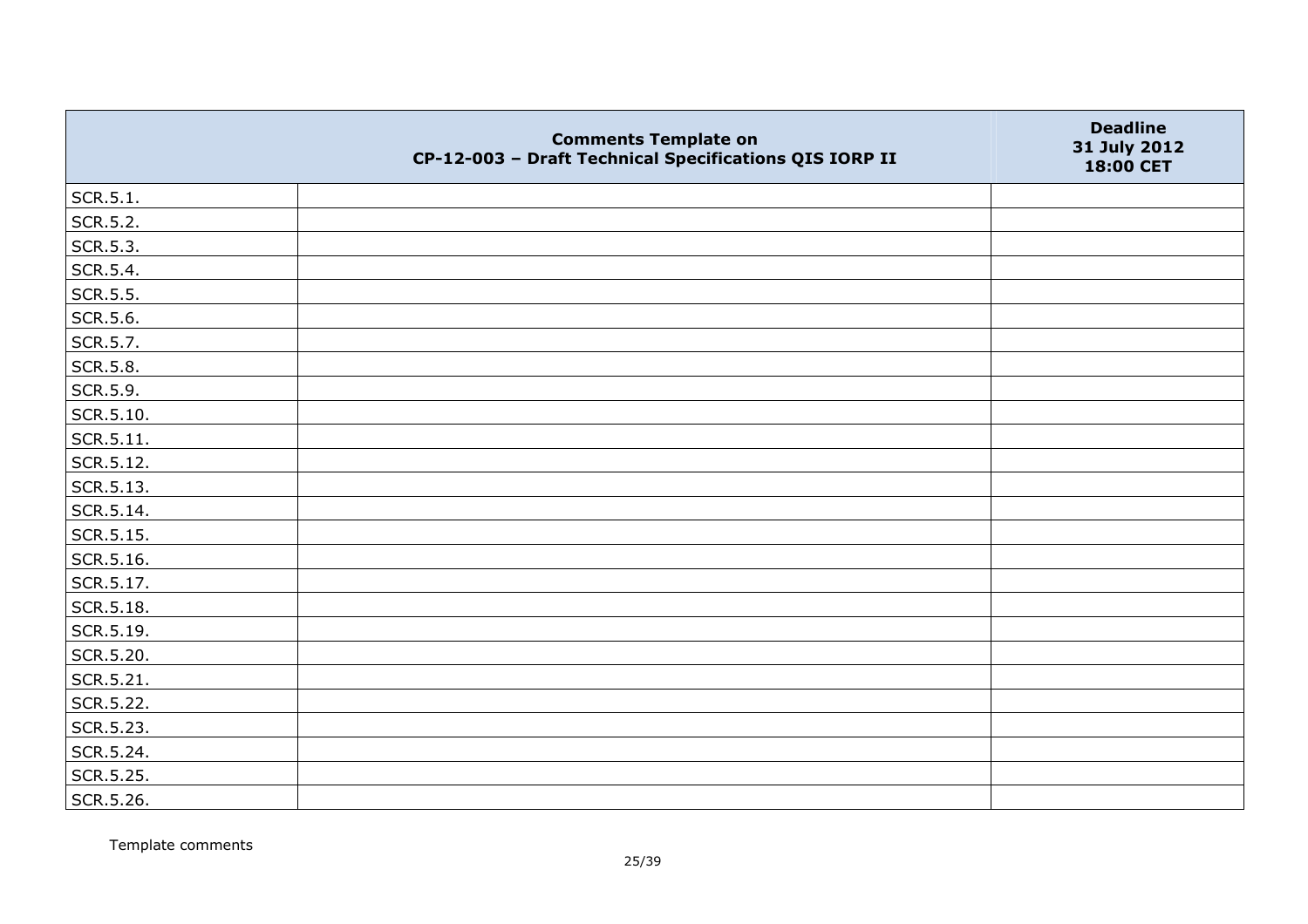|           | <b>Comments Template on</b><br>CP-12-003 - Draft Technical Specifications QIS IORP II | <b>Deadline</b><br>31 July 2012<br>18:00 CET |
|-----------|---------------------------------------------------------------------------------------|----------------------------------------------|
| SCR.5.27. |                                                                                       |                                              |
| SCR.5.28. |                                                                                       |                                              |
| SCR.5.29. |                                                                                       |                                              |
| SCR.5.30. |                                                                                       |                                              |
| SCR.5.31. |                                                                                       |                                              |
| SCR.5.32. |                                                                                       |                                              |
| SCR.5.33. |                                                                                       |                                              |
| SCR.5.34. |                                                                                       |                                              |
| SCR.5.35. |                                                                                       |                                              |
| SCR.5.36. |                                                                                       |                                              |
| SCR.5.37. |                                                                                       |                                              |
| SCR.5.38. |                                                                                       |                                              |
| SCR.5.39. |                                                                                       |                                              |
| SCR.5.40. |                                                                                       |                                              |
| SCR.5.41. |                                                                                       |                                              |
| SCR.5.42. |                                                                                       |                                              |
| SCR.5.43. |                                                                                       |                                              |
| SCR.5.44. |                                                                                       |                                              |
| SCR.5.45. |                                                                                       |                                              |
| SCR.5.46. |                                                                                       |                                              |
| SCR.5.47. |                                                                                       |                                              |
| SCR.5.48. |                                                                                       |                                              |
| SCR.5.49. |                                                                                       |                                              |
| SCR.5.50. |                                                                                       |                                              |
| SCR.5.51. |                                                                                       |                                              |
| SCR.5.52. |                                                                                       |                                              |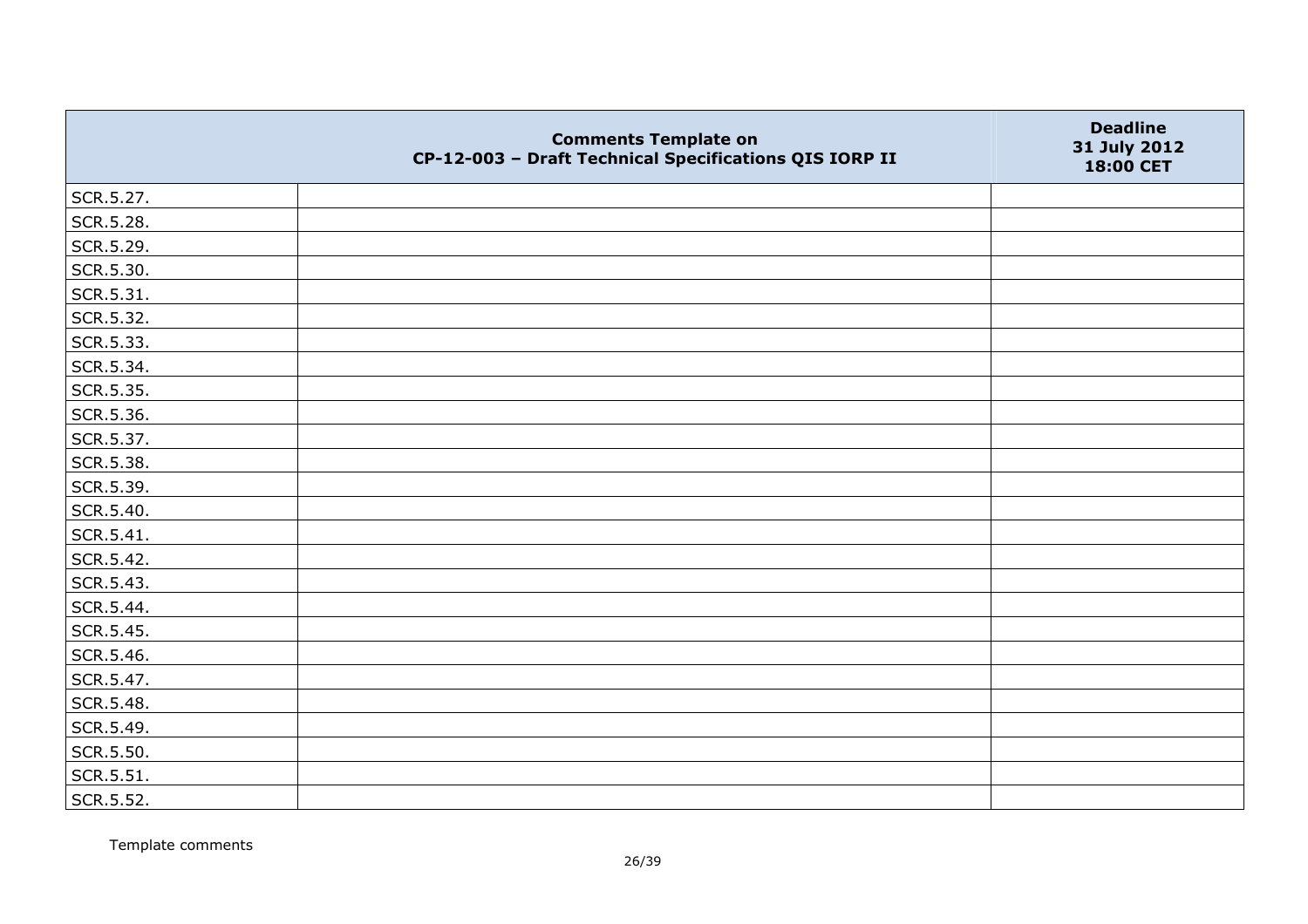|           | <b>Comments Template on</b><br>CP-12-003 - Draft Technical Specifications QIS IORP II | <b>Deadline</b><br>31 July 2012<br>18:00 CET |
|-----------|---------------------------------------------------------------------------------------|----------------------------------------------|
| SCR.5.53. |                                                                                       |                                              |
| SCR.5.54. |                                                                                       |                                              |
| SCR.5.55. |                                                                                       |                                              |
| SCR.5.56. |                                                                                       |                                              |
| SCR.5.57. |                                                                                       |                                              |
| SCR.5.58. |                                                                                       |                                              |
| SCR.5.59. |                                                                                       |                                              |
| SCR.5.60. |                                                                                       |                                              |
| SCR.5.61. |                                                                                       |                                              |
| SCR.5.62. |                                                                                       |                                              |
| SCR.5.63. |                                                                                       |                                              |
| SCR.5.64. |                                                                                       |                                              |
| SCR.5.65. |                                                                                       |                                              |
| SCR.5.66. |                                                                                       |                                              |
| SCR.5.67. |                                                                                       |                                              |
| SCR.5.68. |                                                                                       |                                              |
| SCR.5.69. |                                                                                       |                                              |
| SCR.5.70. |                                                                                       |                                              |
| SCR.5.71. |                                                                                       |                                              |
| SCR.5.72. |                                                                                       |                                              |
| SCR.5.73. |                                                                                       |                                              |
| SCR.5.74. |                                                                                       |                                              |
| SCR.5.75. |                                                                                       |                                              |
| SCR.5.76. |                                                                                       |                                              |
| SCR.5.77. |                                                                                       |                                              |
| SCR.5.78. |                                                                                       |                                              |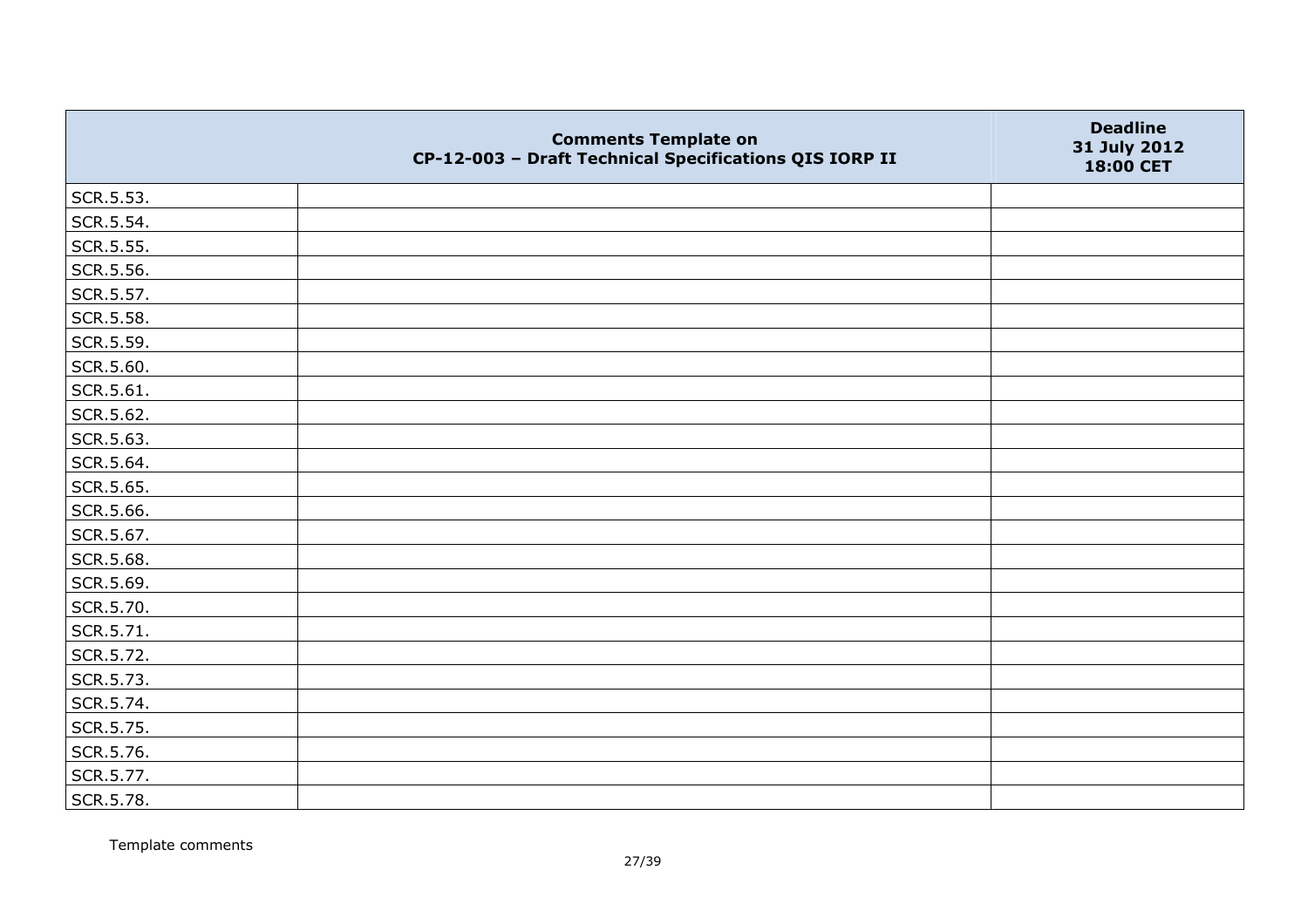|            | <b>Comments Template on</b><br>CP-12-003 - Draft Technical Specifications QIS IORP II | <b>Deadline</b><br>31 July 2012<br>18:00 CET |
|------------|---------------------------------------------------------------------------------------|----------------------------------------------|
| SCR.5.79.  |                                                                                       |                                              |
| SCR.5.80.  |                                                                                       |                                              |
| SCR.5.81.  |                                                                                       |                                              |
| SCR.5.82.  |                                                                                       |                                              |
| SCR.5.83.  |                                                                                       |                                              |
| SCR.5.84.  |                                                                                       |                                              |
| SCR.5.85.  |                                                                                       |                                              |
| SCR.5.86.  |                                                                                       |                                              |
| SCR.5.87.  |                                                                                       |                                              |
| SCR.5.88.  |                                                                                       |                                              |
| SCR.5.89.  |                                                                                       |                                              |
| SCR.5.90.  |                                                                                       |                                              |
| SCR.5.91.  |                                                                                       |                                              |
| SCR.5.92.  |                                                                                       |                                              |
| SCR.5.93.  |                                                                                       |                                              |
| SCR.5.94.  |                                                                                       |                                              |
| SCR.5.95.  |                                                                                       |                                              |
| SCR.5.96.  |                                                                                       |                                              |
| SCR.5.97.  |                                                                                       |                                              |
| SCR.5.98.  |                                                                                       |                                              |
| SCR.5.99.  |                                                                                       |                                              |
| SCR.5.100. |                                                                                       |                                              |
| SCR.5.101. |                                                                                       |                                              |
| SCR.5.102. |                                                                                       |                                              |
| SCR.5.103. |                                                                                       |                                              |
| SCR.5.104. |                                                                                       |                                              |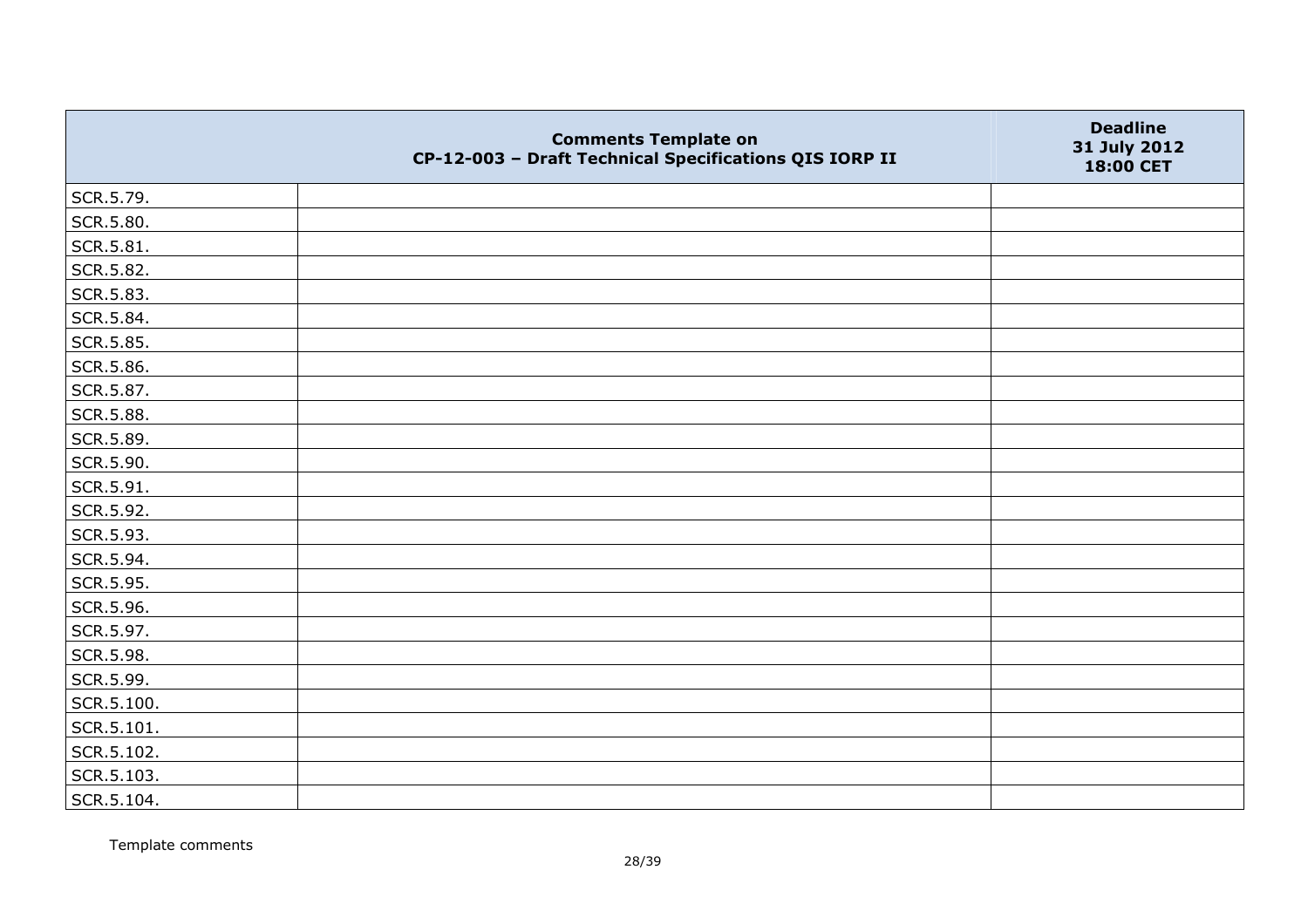|            | <b>Comments Template on</b><br>CP-12-003 - Draft Technical Specifications QIS IORP II | <b>Deadline</b><br>31 July 2012<br>18:00 CET |
|------------|---------------------------------------------------------------------------------------|----------------------------------------------|
| SCR.5.105. |                                                                                       |                                              |
| SCR.5.106. |                                                                                       |                                              |
| SCR.5.107. |                                                                                       |                                              |
| SCR.5.108. |                                                                                       |                                              |
| SCR.5.109. |                                                                                       |                                              |
| SCR.5.110. |                                                                                       |                                              |
| SCR.5.111. |                                                                                       |                                              |
| SCR.5.112. |                                                                                       |                                              |
| SCR.5.113. |                                                                                       |                                              |
| SCR.5.114. |                                                                                       |                                              |
| SCR.5.115. |                                                                                       |                                              |
| SCR.5.116. |                                                                                       |                                              |
| SCR.5.117. |                                                                                       |                                              |
| SCR.5.118. |                                                                                       |                                              |
| SCR.5.119. |                                                                                       |                                              |
| SCR.5.120. |                                                                                       |                                              |
| SCR.5.121. |                                                                                       |                                              |
| SCR.5.122. |                                                                                       |                                              |
| SCR.5.123. |                                                                                       |                                              |
| SCR.5.124. |                                                                                       |                                              |
| SCR.5.125. |                                                                                       |                                              |
| SCR.5.126. |                                                                                       |                                              |
| SCR.5.127. |                                                                                       |                                              |
| SCR.5.128. |                                                                                       |                                              |
| SCR.5.129. |                                                                                       |                                              |
| SCR.5.130. |                                                                                       |                                              |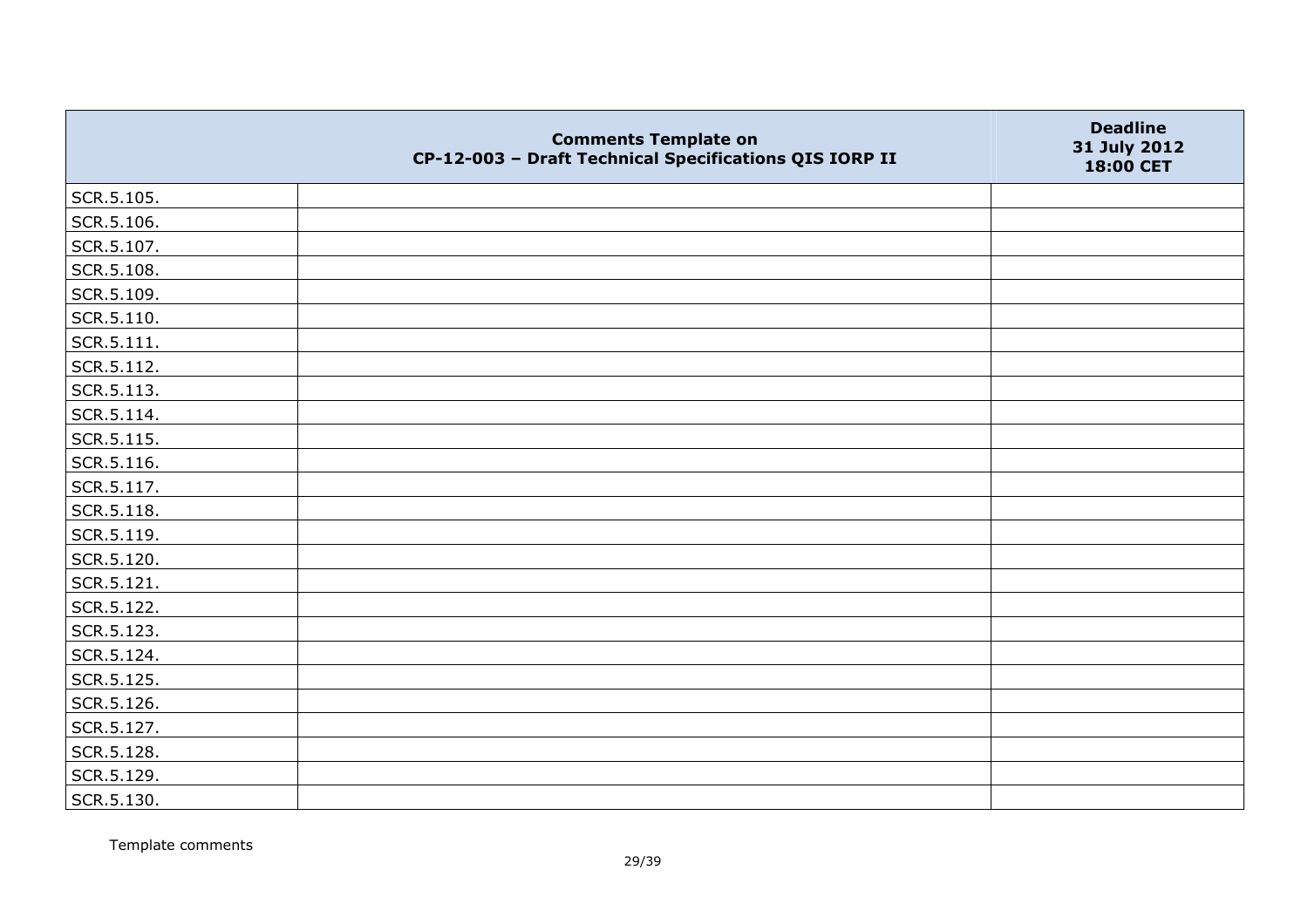|            | <b>Comments Template on</b><br>CP-12-003 - Draft Technical Specifications QIS IORP II | <b>Deadline</b><br>31 July 2012<br>18:00 CET |
|------------|---------------------------------------------------------------------------------------|----------------------------------------------|
| SCR.5.131. |                                                                                       |                                              |
| SCR.6.1.   |                                                                                       |                                              |
| SCR.6.2.   |                                                                                       |                                              |
| SCR.6.3.   |                                                                                       |                                              |
| SCR.6.4.   |                                                                                       |                                              |
| SCR.6.5.   |                                                                                       |                                              |
| SCR.6.6.   |                                                                                       |                                              |
| SCR.6.7.   |                                                                                       |                                              |
| SCR.6.8.   |                                                                                       |                                              |
| SCR.6.9.   |                                                                                       |                                              |
| SCR.6.10.  |                                                                                       |                                              |
| SCR.6.11.  |                                                                                       |                                              |
| SCR.6.12.  |                                                                                       |                                              |
| SCR.6.13.  |                                                                                       |                                              |
| SCR.6.14.  |                                                                                       |                                              |
| SCR.6.15.  |                                                                                       |                                              |
| SCR.6.16.  |                                                                                       |                                              |
| SCR.6.17.  |                                                                                       |                                              |
| SCR.6.18.  |                                                                                       |                                              |
| SCR.6.19.  |                                                                                       |                                              |
| SCR.6.20.  |                                                                                       |                                              |
| SCR.6.21.  |                                                                                       |                                              |
| SCR.6.22.  |                                                                                       |                                              |
| SCR.6.23.  |                                                                                       |                                              |
| SCR.6.24.  |                                                                                       |                                              |
| SCR.6.25.  |                                                                                       |                                              |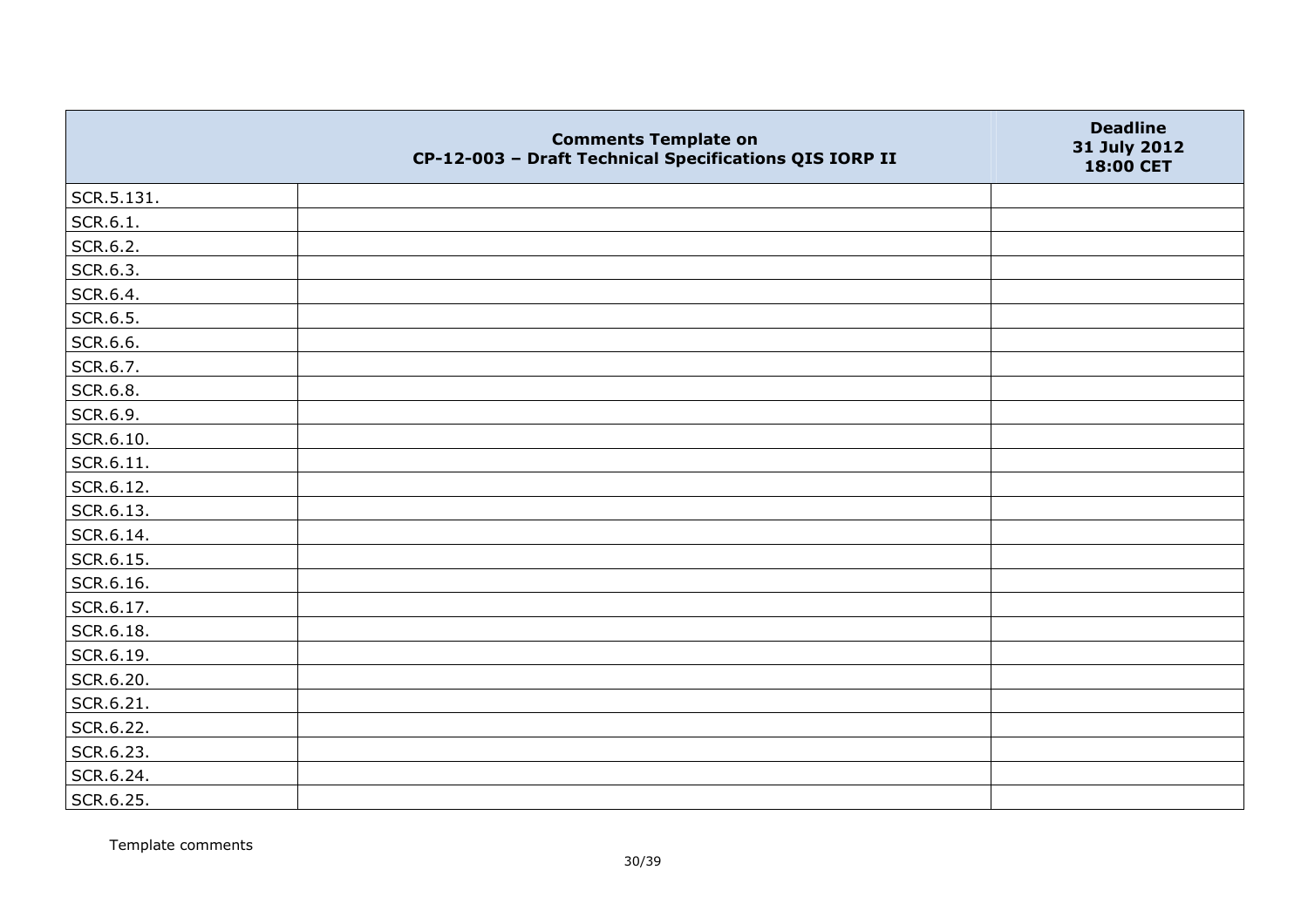|           | <b>Comments Template on</b><br>CP-12-003 - Draft Technical Specifications QIS IORP II | <b>Deadline</b><br>31 July 2012<br>18:00 CET |
|-----------|---------------------------------------------------------------------------------------|----------------------------------------------|
| SCR.6.26. |                                                                                       |                                              |
| SCR.6.27. |                                                                                       |                                              |
| SCR.6.28. |                                                                                       |                                              |
| SCR.6.29. |                                                                                       |                                              |
| SCR.6.30. |                                                                                       |                                              |
| SCR.6.31. |                                                                                       |                                              |
| SCR.6.32. |                                                                                       |                                              |
| SCR.7.1.  |                                                                                       |                                              |
| SCR.7.2.  |                                                                                       |                                              |
| SCR.7.3.  |                                                                                       |                                              |
| SCR.7.4.  |                                                                                       |                                              |
| SCR.7.5.  |                                                                                       |                                              |
| SCR.7.6.  |                                                                                       |                                              |
| SCR.7.7.  |                                                                                       |                                              |
| SCR.7.8.  |                                                                                       |                                              |
| SCR.7.9.  |                                                                                       |                                              |
| SCR.7.10. |                                                                                       |                                              |
| SCR.7.11. |                                                                                       |                                              |
| SCR.7.12. |                                                                                       |                                              |
| SCR.7.13. |                                                                                       |                                              |
| SCR.7.14. |                                                                                       |                                              |
| SCR.7.15. |                                                                                       |                                              |
| SCR.7.16. |                                                                                       |                                              |
| SCR.7.17. |                                                                                       |                                              |
| SCR.7.18. |                                                                                       |                                              |
| SCR.7.19. |                                                                                       |                                              |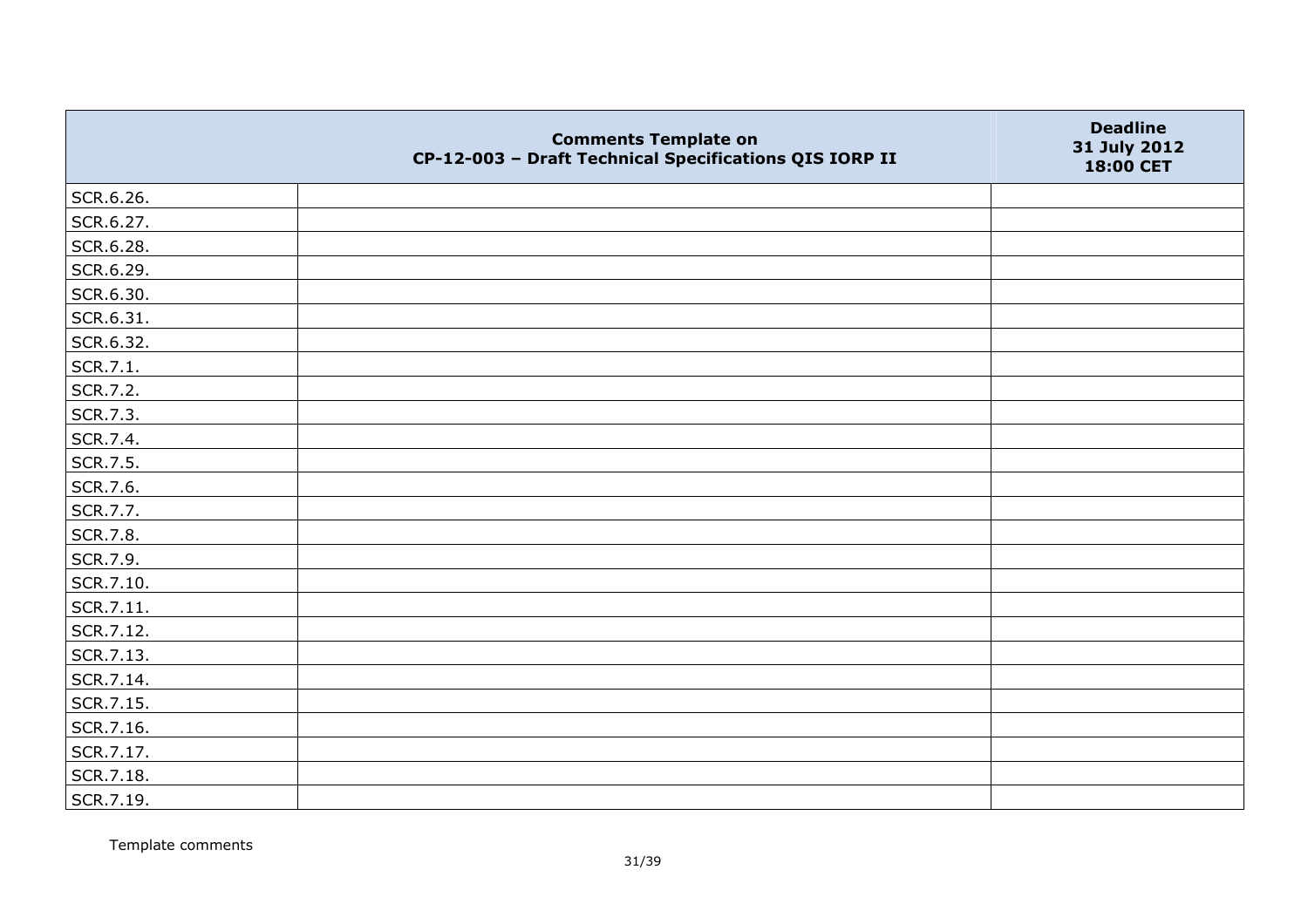|           | <b>Comments Template on</b><br>CP-12-003 - Draft Technical Specifications QIS IORP II | <b>Deadline</b><br>31 July 2012<br>18:00 CET |
|-----------|---------------------------------------------------------------------------------------|----------------------------------------------|
| SCR.7.20. |                                                                                       |                                              |
| SCR.7.21. |                                                                                       |                                              |
| SCR.7.22. |                                                                                       |                                              |
| SCR.7.23. |                                                                                       |                                              |
| SCR.7.24. |                                                                                       |                                              |
| SCR.7.25. |                                                                                       |                                              |
| SCR.7.26. |                                                                                       |                                              |
| SCR.7.27. |                                                                                       |                                              |
| SCR.7.28. |                                                                                       |                                              |
| SCR.7.29. |                                                                                       |                                              |
| SCR.7.30. |                                                                                       |                                              |
| SCR.7.31. |                                                                                       |                                              |
| SCR.7.32. |                                                                                       |                                              |
| SCR.7.33. |                                                                                       |                                              |
| SCR.7.34. |                                                                                       |                                              |
| SCR.7.35. |                                                                                       |                                              |
| SCR.7.36. |                                                                                       |                                              |
| SCR.7.37. |                                                                                       |                                              |
| SCR.7.38. |                                                                                       |                                              |
| SCR.7.39. |                                                                                       |                                              |
| SCR.7.40. |                                                                                       |                                              |
| SCR.7.41. |                                                                                       |                                              |
| SCR.7.42. |                                                                                       |                                              |
| SCR.7.43. |                                                                                       |                                              |
| SCR.7.44. |                                                                                       |                                              |
| SCR.7.45. |                                                                                       |                                              |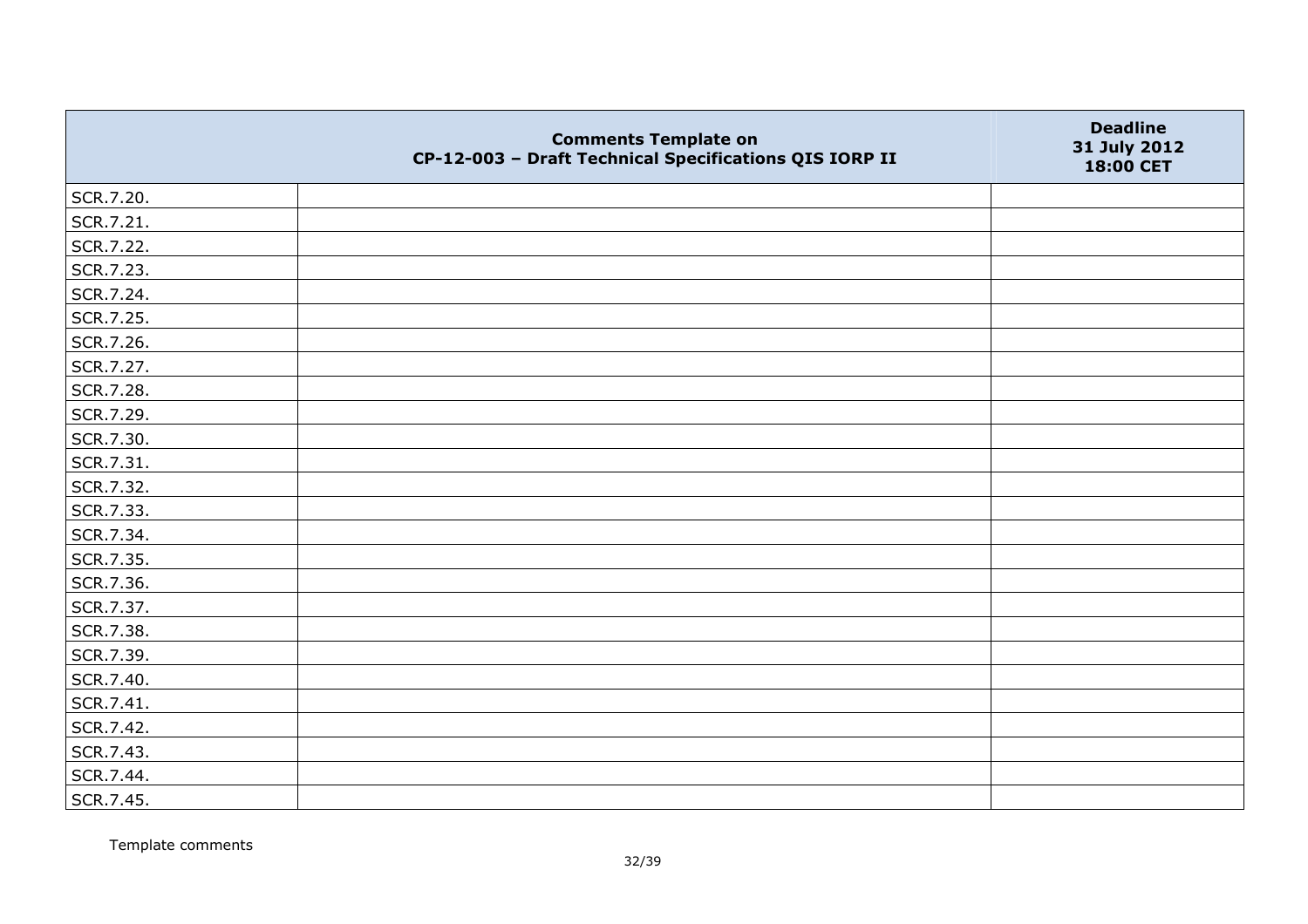|           | <b>Comments Template on</b><br>CP-12-003 - Draft Technical Specifications QIS IORP II | <b>Deadline</b><br>31 July 2012<br>18:00 CET |
|-----------|---------------------------------------------------------------------------------------|----------------------------------------------|
| SCR.7.46. |                                                                                       |                                              |
| SCR.7.47. |                                                                                       |                                              |
| SCR.7.48. |                                                                                       |                                              |
| SCR.7.49. |                                                                                       |                                              |
| SCR.7.50. |                                                                                       |                                              |
| SCR.7.51. |                                                                                       |                                              |
| SCR.7.52. |                                                                                       |                                              |
| SCR.7.53. |                                                                                       |                                              |
| SCR.7.54. |                                                                                       |                                              |
| SCR.7.55. |                                                                                       |                                              |
| SCR.7.56. |                                                                                       |                                              |
| SCR.7.57. |                                                                                       |                                              |
| SCR.7.58. |                                                                                       |                                              |
| SCR.7.59. |                                                                                       |                                              |
| SCR.7.60. |                                                                                       |                                              |
| SCR.7.61. |                                                                                       |                                              |
| SCR.7.62. |                                                                                       |                                              |
| SCR.7.63. |                                                                                       |                                              |
| SCR.7.64. |                                                                                       |                                              |
| SCR.7.65. |                                                                                       |                                              |
| SCR.7.66. |                                                                                       |                                              |
| SCR.7.67. |                                                                                       |                                              |
| SCR.7.68. |                                                                                       |                                              |
| SCR.7.69. |                                                                                       |                                              |
| SCR.7.70. |                                                                                       |                                              |
| SCR.7.71. |                                                                                       |                                              |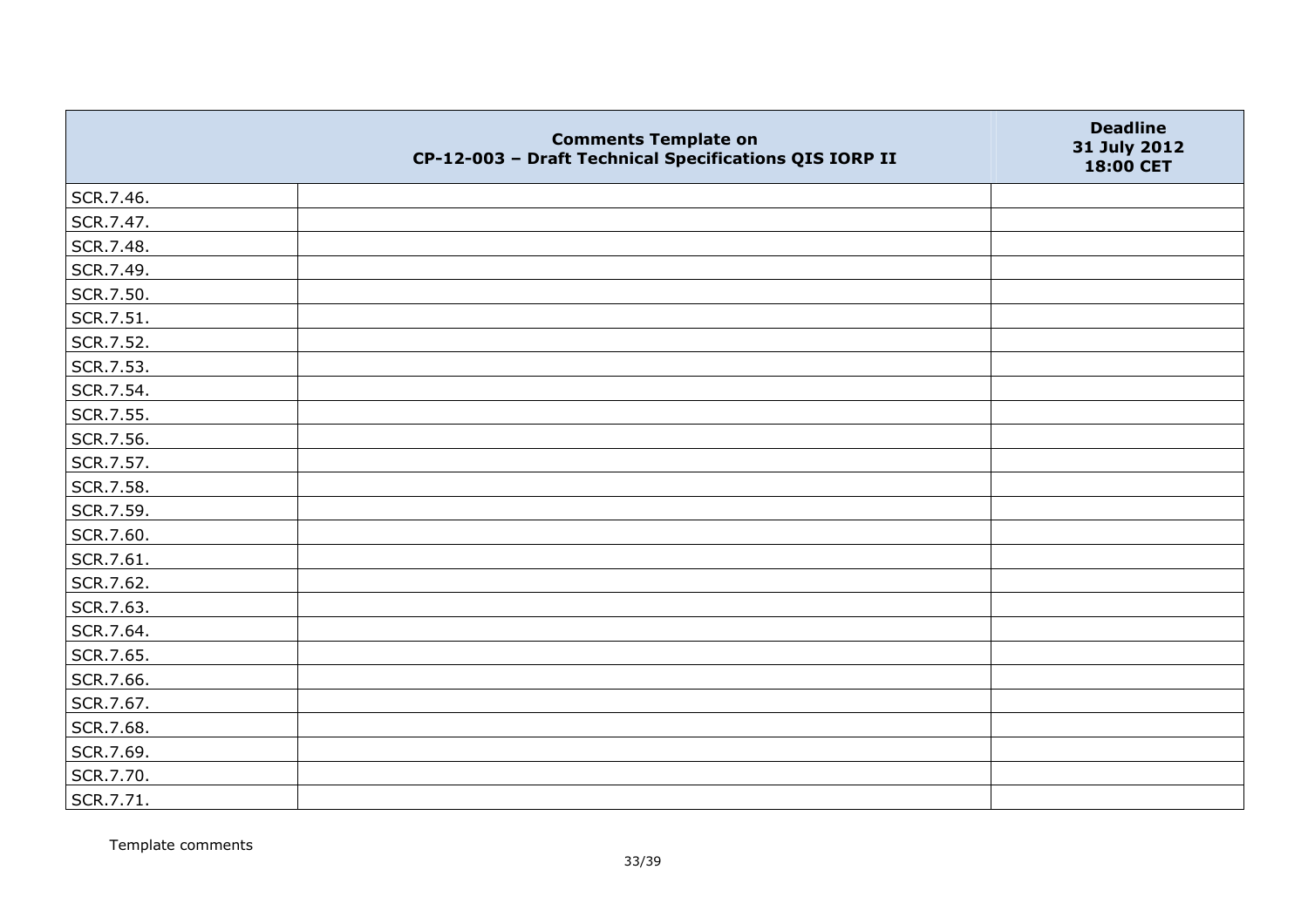|                 | <b>Comments Template on</b><br>CP-12-003 - Draft Technical Specifications QIS IORP II | <b>Deadline</b><br>31 July 2012<br>18:00 CET |
|-----------------|---------------------------------------------------------------------------------------|----------------------------------------------|
| SCR.7.72.       |                                                                                       |                                              |
| SCR.7.73.       |                                                                                       |                                              |
| SCR.7.74.       |                                                                                       |                                              |
| SCR.7.75.       |                                                                                       |                                              |
| SCR.7.76.       |                                                                                       |                                              |
| SCR.7.77.       |                                                                                       |                                              |
| SCR.7.78.       |                                                                                       |                                              |
| SCR.7.79.       |                                                                                       |                                              |
| SCR.7.80.       |                                                                                       |                                              |
| SCR.7.81.       |                                                                                       |                                              |
| SCR.7.82.       |                                                                                       |                                              |
| SCR.7.83.       |                                                                                       |                                              |
| SCR.7.84.       |                                                                                       |                                              |
| SCR.7.85.       |                                                                                       |                                              |
| SCR.7.86.       |                                                                                       |                                              |
| SCR.7.87.       |                                                                                       |                                              |
| SCR.8.1.        |                                                                                       |                                              |
| SCR.8.2.        |                                                                                       |                                              |
| SCR.8.3.        |                                                                                       |                                              |
| SCR.8.4.        |                                                                                       |                                              |
| SCR.8.5.        |                                                                                       |                                              |
| <b>SCR.8.6.</b> |                                                                                       |                                              |
| SCR.8.7.        |                                                                                       |                                              |
| SCR.9.1.        |                                                                                       |                                              |
| SCR.9.2.        |                                                                                       |                                              |
| SCR.9.3.        |                                                                                       |                                              |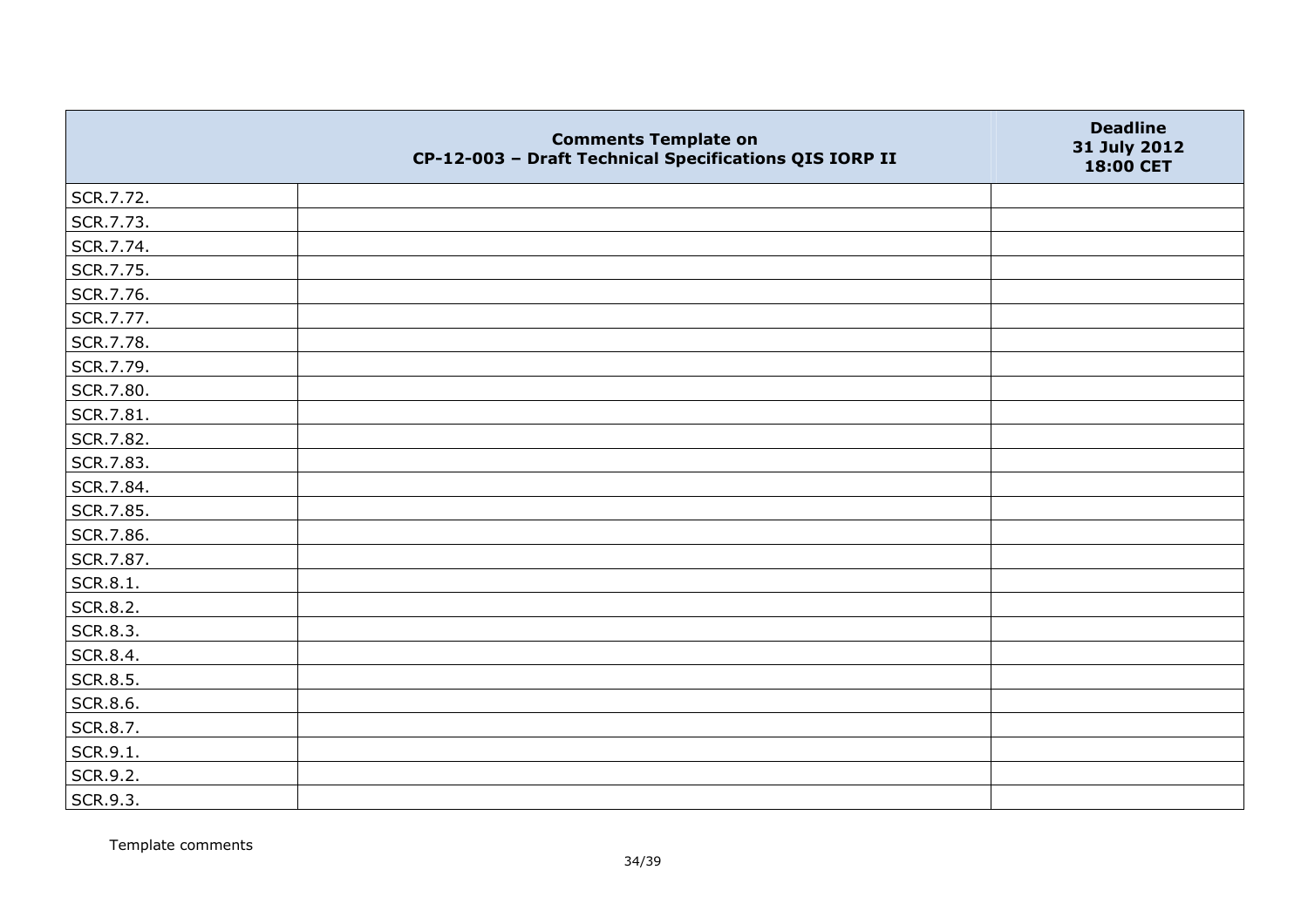|           | <b>Comments Template on</b><br>CP-12-003 - Draft Technical Specifications QIS IORP II | <b>Deadline</b><br>31 July 2012<br>18:00 CET |
|-----------|---------------------------------------------------------------------------------------|----------------------------------------------|
| SCR.9.4.  |                                                                                       |                                              |
| SCR.9.5.  |                                                                                       |                                              |
| SCR.9.6.  |                                                                                       |                                              |
| SCR.9.7.  |                                                                                       |                                              |
| SCR.9.8.  |                                                                                       |                                              |
| SCR.9.9.  |                                                                                       |                                              |
| SCR.9.10. |                                                                                       |                                              |
| SCR.9.11. |                                                                                       |                                              |
| SCR.9.12. |                                                                                       |                                              |
| SCR.9.13. |                                                                                       |                                              |
| SCR.9.14. |                                                                                       |                                              |
| SCR.9.15. |                                                                                       |                                              |
| SCR.9.16. |                                                                                       |                                              |
| SCR.9.17. |                                                                                       |                                              |
| SCR.9.18. |                                                                                       |                                              |
| SCR.9.19. |                                                                                       |                                              |
| SCR.9.20. |                                                                                       |                                              |
| SCR.9.21. |                                                                                       |                                              |
| SCR.9.22. |                                                                                       |                                              |
| SCR.9.23. |                                                                                       |                                              |
| SCR.9.24. |                                                                                       |                                              |
| SCR.9.25. |                                                                                       |                                              |
| SCR.9.26. |                                                                                       |                                              |
| SCR.9.27. |                                                                                       |                                              |
| SCR.9.28. |                                                                                       |                                              |
| SCR.9.29. |                                                                                       |                                              |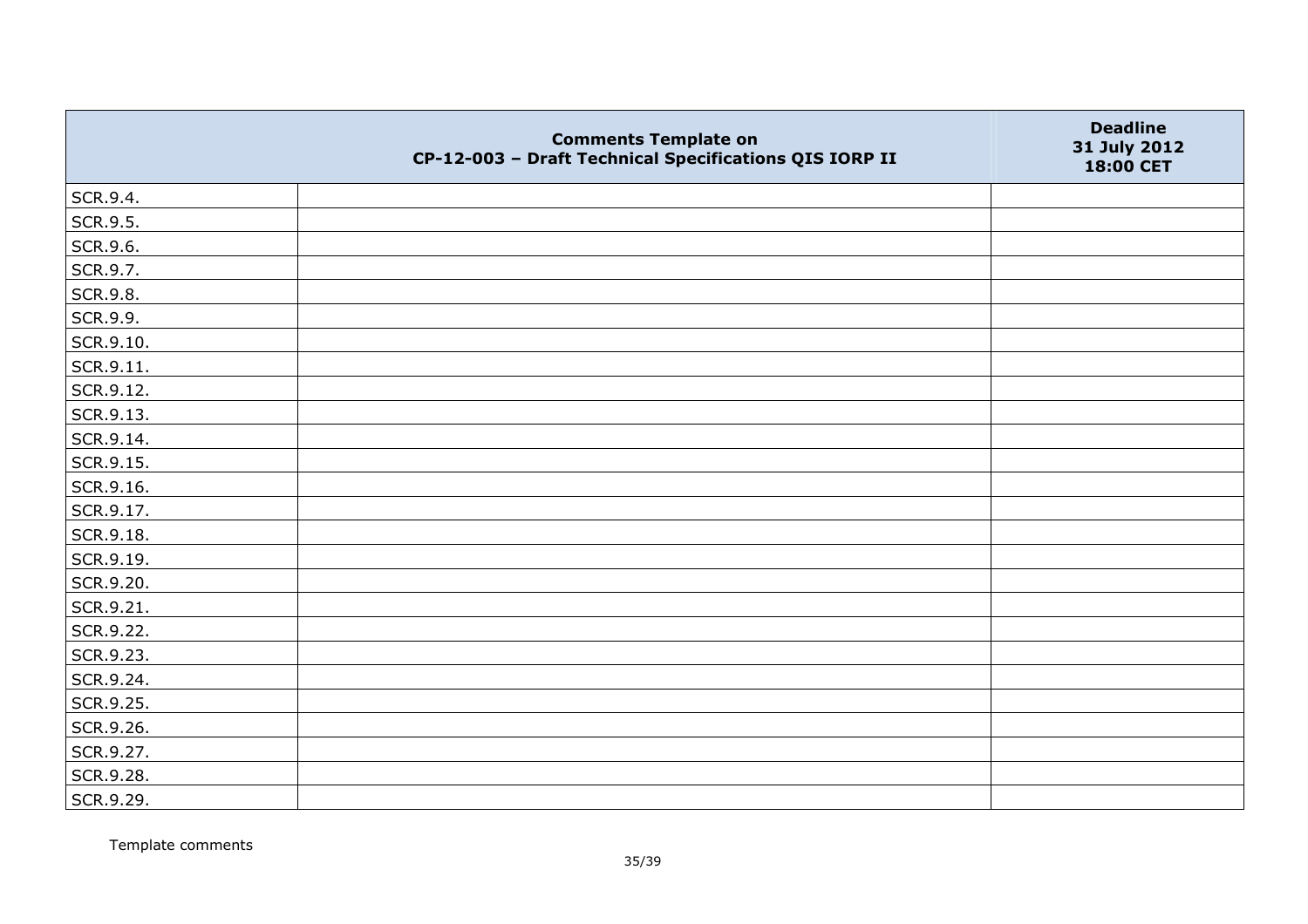|            | <b>Comments Template on</b><br>CP-12-003 - Draft Technical Specifications QIS IORP II | <b>Deadline</b><br>31 July 2012<br>18:00 CET |
|------------|---------------------------------------------------------------------------------------|----------------------------------------------|
| SCR.9.30.  |                                                                                       |                                              |
| SCR.9.31.  |                                                                                       |                                              |
| SCR.9.32.  |                                                                                       |                                              |
| SCR.9.33.  |                                                                                       |                                              |
| SCR.9.34.  |                                                                                       |                                              |
| SCR.10.1.  |                                                                                       |                                              |
| SCR.10.2.  |                                                                                       |                                              |
| SCR.10.3.  |                                                                                       |                                              |
| SCR.10.4.  |                                                                                       |                                              |
| SCR.10.5.  |                                                                                       |                                              |
| SCR.10.6.  |                                                                                       |                                              |
| SCR.10.7.  |                                                                                       |                                              |
| SCR.10.8.  |                                                                                       |                                              |
| SCR.10.9.  |                                                                                       |                                              |
| SCR.10.10. |                                                                                       |                                              |
| SCR.10.11. |                                                                                       |                                              |
| MCR.1.1.   |                                                                                       |                                              |
| MCR.2.1.   |                                                                                       |                                              |
| MCR.2.2.   |                                                                                       |                                              |
| MCR.2.3.   |                                                                                       |                                              |
| MCR.2.4.   |                                                                                       |                                              |
| MCR.2.5.   |                                                                                       |                                              |
| MCR.2.6.   |                                                                                       |                                              |
| MCR.2.7.   |                                                                                       |                                              |
| MCR.2.8.   |                                                                                       |                                              |
| MCR.2.9.   |                                                                                       |                                              |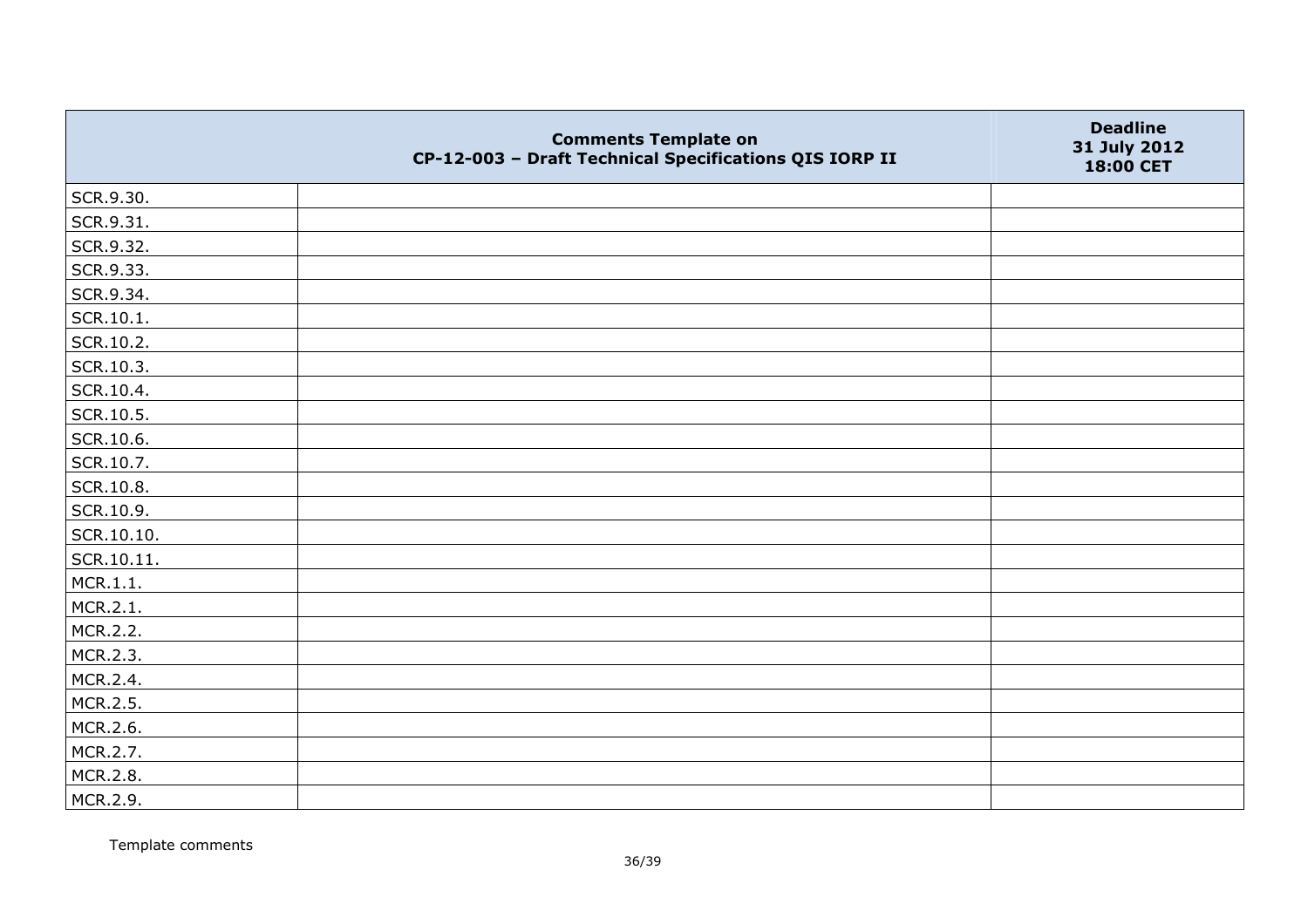|           | <b>Comments Template on</b><br>CP-12-003 - Draft Technical Specifications QIS IORP II | <b>Deadline</b><br>31 July 2012<br>18:00 CET |
|-----------|---------------------------------------------------------------------------------------|----------------------------------------------|
| PRO.1.1.  |                                                                                       |                                              |
| PRO.2.1.  |                                                                                       |                                              |
| PRO.2.2.  |                                                                                       |                                              |
| PRO.2.3.  |                                                                                       |                                              |
| PRO.2.4.  |                                                                                       |                                              |
| PRO.2.5.  |                                                                                       |                                              |
| PRO.2.6.  |                                                                                       |                                              |
| PRO.3.1.  |                                                                                       |                                              |
| PRO.3.2.  |                                                                                       |                                              |
| PRO.3.3.  |                                                                                       |                                              |
| PRO.3.4.  |                                                                                       |                                              |
| PRO.3.5.  |                                                                                       |                                              |
| PRO.3.6.  |                                                                                       |                                              |
| PRO.3.7.  |                                                                                       |                                              |
| PRO.3.8.  |                                                                                       |                                              |
| PRO.3.9.  |                                                                                       |                                              |
| PRO.3.10. |                                                                                       |                                              |
| PRO.3.11. |                                                                                       |                                              |
| PRO.3.12. |                                                                                       |                                              |
| PRO.3.13. |                                                                                       |                                              |
| PRO.3.14. |                                                                                       |                                              |
| PRO.3.15. |                                                                                       |                                              |
| PRO.3.16. |                                                                                       |                                              |
| PRO.3.17. |                                                                                       |                                              |
| PRO.3.18. |                                                                                       |                                              |
| PRO.3.19. |                                                                                       |                                              |